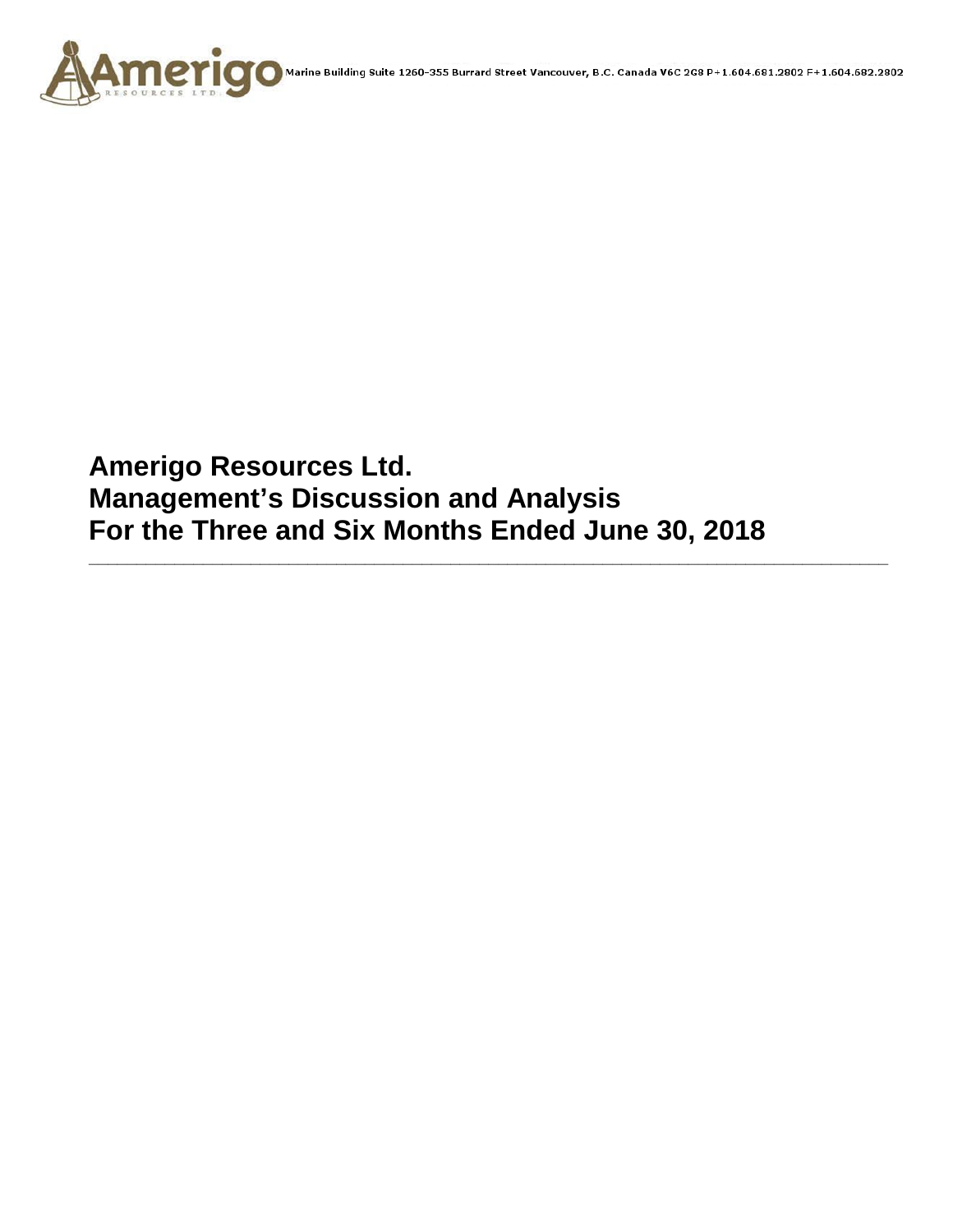# *T A B L E of C O N T E NT S*

This Management's Discussion & Analysis ("MD&A") has the following sections:

- 1. **About Amerigo**  An executive summary of Amerigo's business and long-term contractual relationship with Corporación Nacional del Cobre de Chile ("Codelco")'s El Teniente Division ("DET")…(PAGE 3)
- 2. **Purpose of MD&A and Identification of Non-GAAP Measures** Information on accounting principles and other background factors to facilitate the understanding of this MD&A and related consolidated financial statements... (PAGE 3)
- 3. **Quarterly Headlines** A summary of key operating and financial metrics during the three months ended June 30, 2018 ("Q2-2018) and as at June 30, 2018…(PAGE 4)
- 4. **Five-Quarter Financial Results and Summary Cash Flow Information** A summary of financial results and uses and sources of cash presented on a quarterly basis for the most recent five reporting quarters...(PAGE 7)
- 5. **Operating Results** An analysis of production results for Q2-2018 compared to the three months ended June 30, 2017 ("Q2-2017")…(PAGE 8)
- 6. **Financial Results** An analysis of financial performance during Q2-2018 compared to Q2-2017 and during the six months ended June 30, 2018 ("YTD-2018") compared to the six months ended June 30, 2017 ("YTD-2017")…PAGE 9)
- 7. **Comparative Periods** A summary of financial data for the most recent eight reporting quarters…(PAGE 13)
- 8. **Liquidity and Financial Position** A review of cash flow components, summary of borrowings and credit facilities and analysis of liquidity and financial position as at June 30, 2018…(PAGE 15)
- 9. **Agreement with Codelco's DET** A summary of contractual arrangements with Codelco's DET… (PAGE 18)
- 10. **Cauquenes Expansion–** Information on the Cauquenes expansion project…(PAGE 17)
- 11. **Other MD&A Requirements** –Transactions with related parties, critical accounting estimates & judgements, internal controls over financial reporting, commitments and cautionary statement on forward looking information…(PAGE 20)

**THIS DOCUMENT CONTAINS FORWARD-LOOKING STATEMENTS. REFER TO THE CAUTIONARY LANGUAGE UNDER THE HEADING "CAUTIONARY STATEMENT ON FORWARD-LOOKING INFORMATION" (page 21).**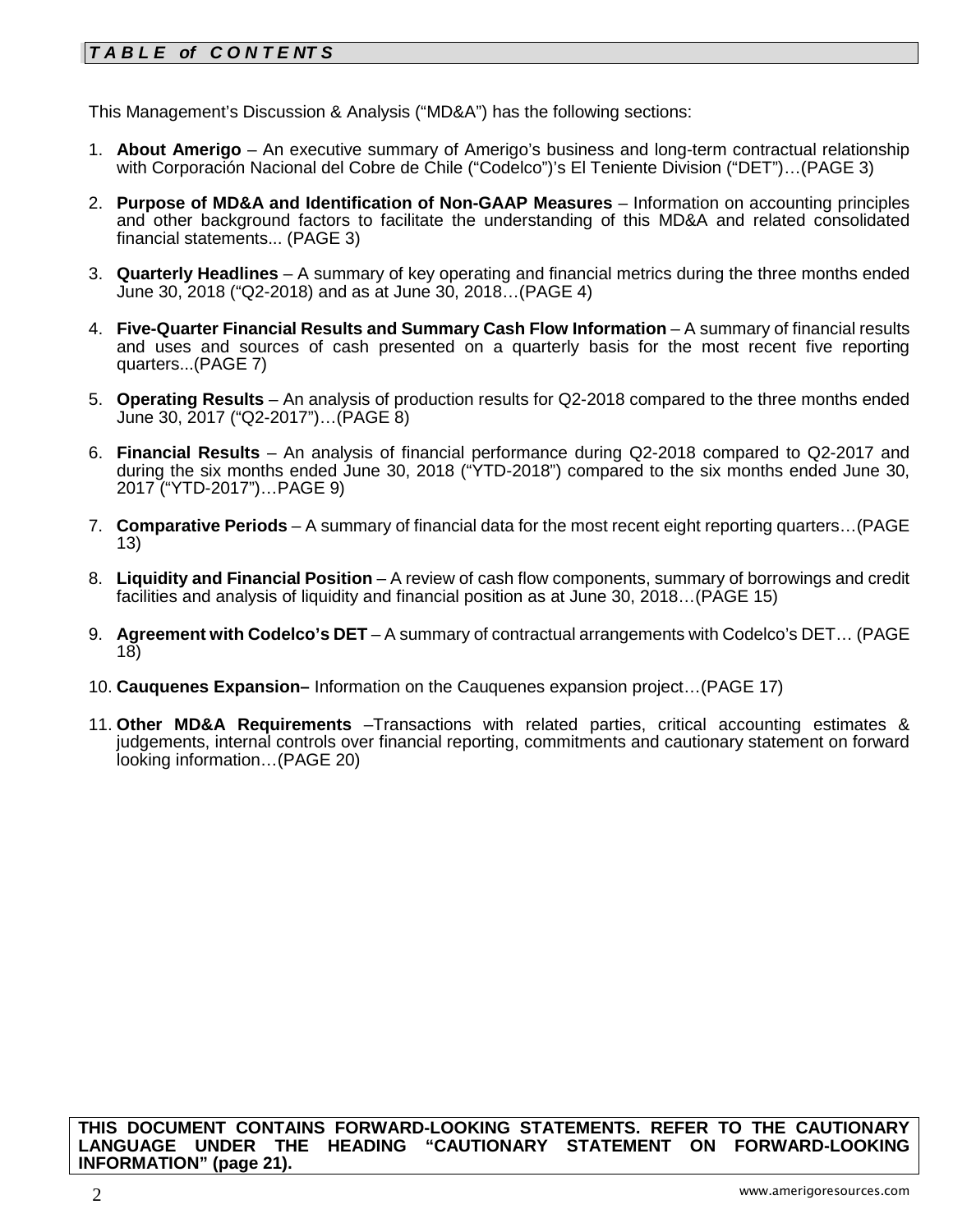### **ABOUT AMERIGO**

Amerigo Resources Ltd. (the "Company") owns a 100% interest in Minera Valle Central S.A. ("MVC"), a producer of copper concentrates. MVC, located in Chile, has a long-term contract with Codelco's DET to process fresh and historic tailings from El Teniente. El Teniente, in production since 1905, is the world's largest underground copper mine.

MVC currently operates under a tolling agreement with DET and title to the copper concentrates produced by MVC remains with DET. MVC earns tolling revenue, calculated as the gross value of copper produced at applicable market prices net of notional items. Notional items include treatment and refining charges, DET copper royalties and transportation costs. Refer to Agreements with Codelco's DET (page 17).

MVC also has a molybdenum sales agreement with Chile's Molibdenos y Metales S.A. ("Molymet") that expires on December 31, 2019.

Up to June 30, 2017, MVC had an agreement with Minera Maricunga ("Maricunga"). MVC tolled Maricunga copper concentrates, dried the material and delivered blended concentrates to DET.

MVC is undertaking a phased expansion to extract and process high grade historic tailings (the "Cauquenes tailings"). MVC completed Phase One of the expansion in 2015, extending MVC's economic life to at least 2037. Construction of Phase Two of the expansion is planned to be complete in Q3-2018. Phase Two will improve flotation recovery efficiency allowing MVC to increase production to 85 - 90 million pounds of copper per year.

The Company's shares are listed for trading on the Toronto Stock Exchange ("TSX") and traded in the United States on the OTCQX.

#### **PURPOSE OF MD&A and IDENTIFICATION OF NON-GAAP MEASURES**

This MD&A of the results of operations and financial position of Amerigo together with its subsidiaries (collectively, the "Group"), is prepared as of July 30, 2018.

It should be read in conjunction with the Company's condensed interim consolidated financial statements and related notes for the three and six months ended June 30, 2018, and the Company's audited consolidated financial statements and related notes for the year ended December 31, 2017.

Our objective preparing this MD&A's is to help the reader understand the factors affecting the Group's current and future financial performance.

The Company's interim financial statements are reported in accordance with International Financial Reporting Standards ("IFRS") issued by the International Accounting Standards Board ("IASB") as applicable to interim financial reporting. The financial data in this MD&A is derived from the Company's financial statements, except non-GAAP measures which are indicated as such.

#### **Non-GAAP measures**

References are made in this MD&A to cash cost and total cost, two non-GAAP financial measures with no standardized meaning under IFRS and which may not be comparable to similar measures presented by other issuers.

Cash cost and total cost are commonly used as performance indicators in the mining industry and are an important performance metric for the Group.

A tabular reconciliation of cash and total costs to tolling and production costs in Q2-2018 and Q2-2017 is available on page 12.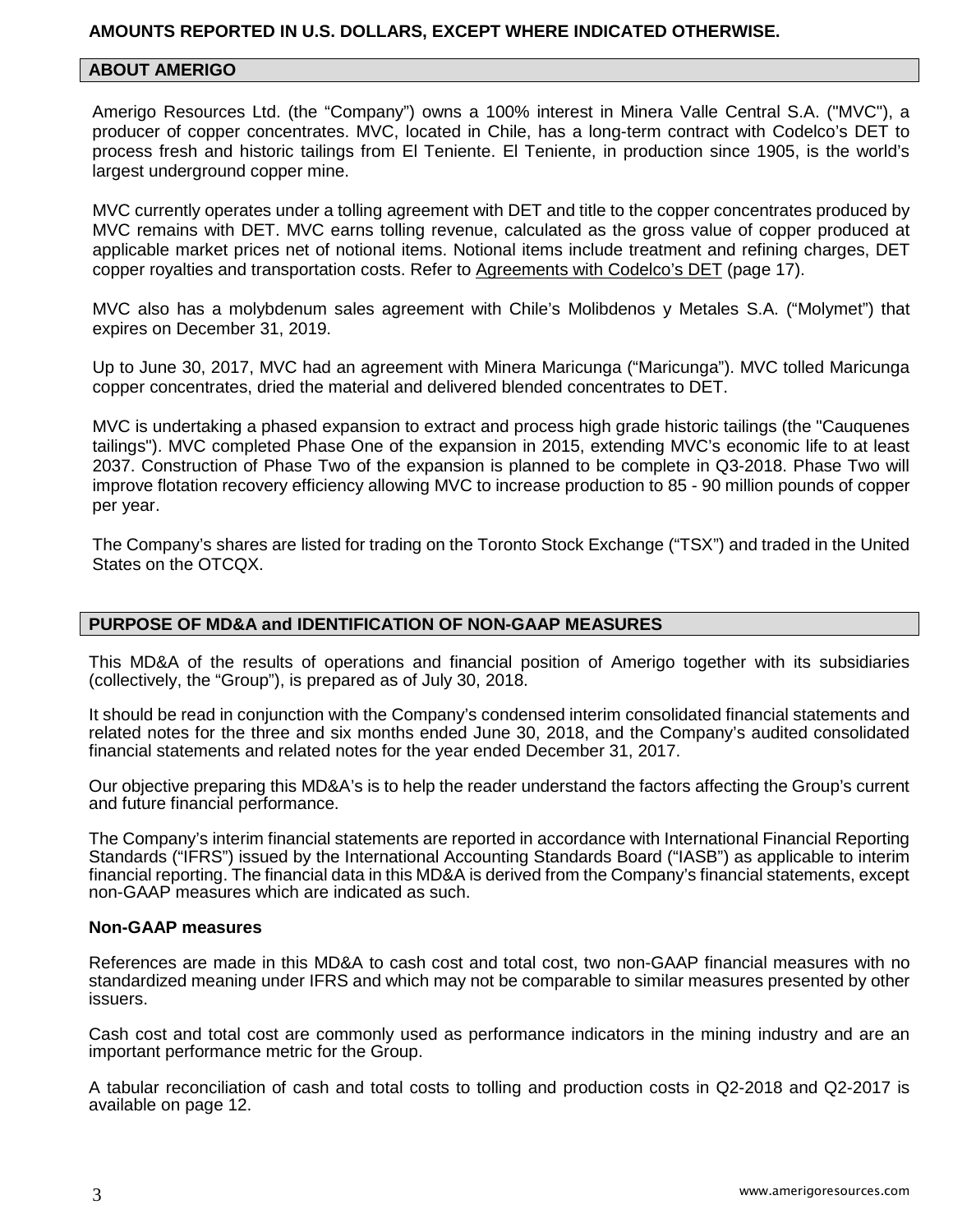### **QUARTERLY HEADLINES**

### **Key performance metrics for the current and comparative quarter**

|                                                                   | Q2-2018 | Q2-2017 | Change   |       |  |
|-------------------------------------------------------------------|---------|---------|----------|-------|--|
|                                                                   |         |         | S        | %     |  |
| Copper produced (million pounds) <sup>1</sup>                     | 14.7    | 16.3    | (1.6)    | (10%) |  |
| Copper delivered (million pounds) <sup>1</sup>                    | 14.2    | 16.2    | (2.0)    | (12%) |  |
| Percentage of production from historic tailings                   | 62%     | 63%     |          |       |  |
| Revenue (\$ thousands) $2$                                        | 32,999  | 29,860  | 3,139    | 11%   |  |
| DET notional copper royalties (\$ thousands)                      | 10,642  | 7,856   | 2,786    | 35%   |  |
| Tolling and production costs (\$ thousands)                       | 27,209  | 26,166  | 1,043    | 4%    |  |
| Gross profit (\$ thousands)                                       | 5,790   | 3,694   | 2,096    | 57%   |  |
| Net income (loss) (\$ thousands)                                  | 2,720   | (1,653) | 4,373    |       |  |
| Earnings (loss) per share - basic & diluted                       | 0.02    | (0.01)  | 0.03     |       |  |
| Operating cash flow (\$ thousands) $3$                            | 6,428   | 4,470   | 1,958    | 44%   |  |
| Cash flow paid for purchase of plant and equipment (\$ thousands) | (9,961) | (2,006) | (7, 955) | 397%  |  |
| Cash and cash equivalents (\$ thousands) $4$                      | 21,390  | 20,144  | 1,246    | 6%    |  |
| Borrowings (\$ thousands) <sup>5</sup>                            | 65,561  | 63,367  | 2,194    | 3%    |  |
| MVC's copper price (\$/lb) <sup>6</sup>                           | 3.16    | 2.59    | 0.57     | 22%   |  |

1 Copper production conducted under tolling agreements with DET and in Q2-2017, Maricunga.<br>2 Boyanus reported not of potional items (smolting and refining charges, DET potional copper re

<sup>2</sup> Revenue reported net of notional items (smelting and refining charges, DET notional copper royalties and transportation costs).<br><sup>3</sup> Operating cash flow before changes in pop-cash working capital

3 Operating cash flow before changes in non-cash working capital.<br>
4 At June 30, 2018 includes \$14.0 million in operating cash accounts and a \$7.4 million debt service reserve account.<br>
5 At June 30, 2018 includes short a

 $5$  At June 30, 2018 includes short and long-term portions of \$18.9 and \$46.7 million, respectively.

<sup>6</sup> Copper price before smelting and refining, DET notional copper royalties, transportation costs and settlement adjustments to prior period sales.

### **Amerigo's financial performance was strong in Q2-2018**

- Net income was \$2.7 million (Q2-2017: net loss of \$1.7 million).
- Earnings per share were \$0.02 (Q2-2017: loss per share of \$0.01).
- Cash flow generated from operations before changes in non-cash working capital was \$6.4 million (Q2- 2017: \$4.5 million).

#### **MVC's average copper price in Q2-2018 was \$3.16/lb**

- MVC's copper price was \$3.16 per pound ("/lb") (Q2-2017: \$2.59/lb) and MVC's molybdenum price was \$11.51/lb (Q2-2017: \$8.00/lb).
- Revenue was \$33.0 million (Q2-2017: \$29.9 million), including copper revenue of \$29.2 million (Q2-2017: \$25.5 million) and molybdenum and other revenue of \$3.8 million (Q2-2017: \$4.4 million).
- Copper revenue is calculated from MVC's gross value of copper produced of \$45.0 million (Q2-2017: \$39.3 million) less notional items including DET royalties of \$10.6 million (Q2-2017: \$7.9 million), smelting and refining of \$4.7 million (Q2-2017: \$5.4 million) and transportation of \$0.5 million (Q2-2017: \$0.5 million).
- Amerigo remains fully leveraged to the price of copper.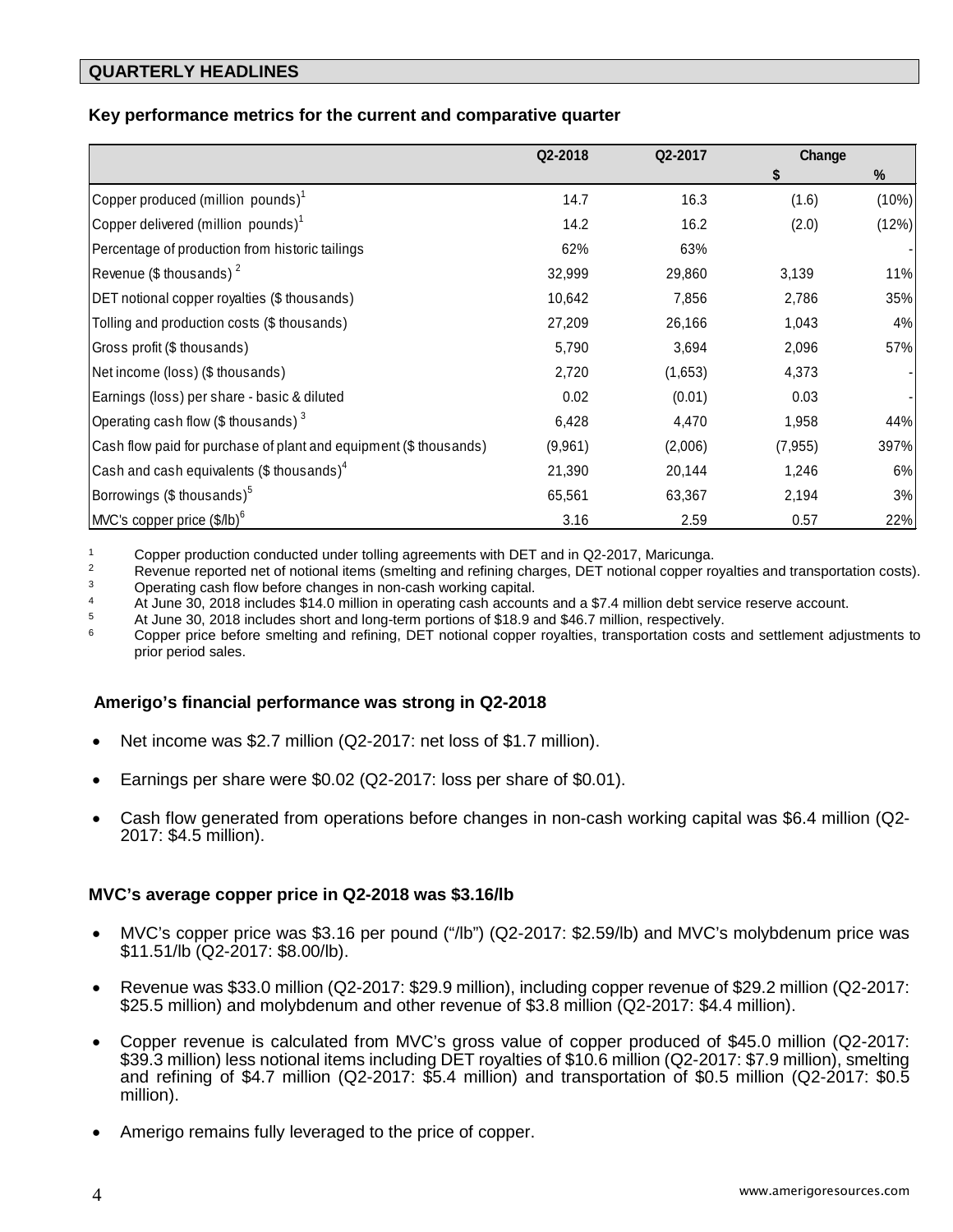• The provisional copper price used by MVC for Q2-2018 production was \$3.16/lb. Final prices will be the average London Metal Exchange ("LME") prices for July, August and September 2018 respectively. Financial performance is very sensitive to changes in copper prices. A 10% increase or decrease from the \$3.16/lb price would result in a \$4.9 million change in revenue in Q3-2018 in respect of Q2-2018 production.

### **Production and cash cost for Q2-2018 continued to be in line with guidance**

- Q2-2018 production was 14.7 million pounds of copper (Q2-2017: 16.3 million pounds, including 0.6 million pounds of copper produced under the contract with Maricunga).
- Q2-2018 copper production included 9.2 million pounds from Cauquenes (Q2-2017: 10.3 million pounds) and 5.5 million pounds from fresh tailings (Q2-2017: 5.4 million pounds).
- Molybdenum production was 0.4 million pounds, the same as in Q2-2017.
- Cash cost (a non-GAAP measure equal to the aggregate of smelting and refining charges, tolling/production costs net of inventory adjustments and administration costs, net of by-product credits, page 12) before DET notional copper royalties and DET molybdenum royalties increased to \$1.71/lb (Q2- 2017: \$1.53/lb) due to higher tolling and production costs.
- Total cost (a non-GAAP measure equal to the aggregate of cash cost, DET notional copper royalties and DET molybdenum royalties of \$0.79/lb and depreciation of \$0.25/lb, page 12) increased to \$2.74/lb (Q2- 2017: \$2.28/lb), due to higher DET notional royalties from higher metal prices.

#### **Amerigo expects strong production in the second half of the year once Phase Two is operational**

- At June 30, 2018, the Phase Two expansion project was on time and on budget. Phase Two will improve flotation recovery efficiency, allowing MVC to increase production to 85 - 90 million pounds of copper per year, compared to 62.5 million pounds produced in 2017.
- MVC anticipates production of the first concentrates from the Phase Two expansion in Q3-2018 and expects full production to commence in Q4-2018.
- The Group continues to expect 2018 production of 65 70 million pounds of copper at a cash cost of \$1.45 to \$1.60/lb. In 2018, the Group also expects to produce 1.5 million pounds of molybdenum.
- In 2018, MVC expects to incur \$23.5 million in Phase Two capital expenditures ("Capex"), \$5.5 million in sustaining Capex, an additional \$1.5 million in Capex projects to improve safety and process efficiencies and a \$8.4 million expansion of its molybdenum plant, financed by way of a seven-year lease and operating contract.

#### **Cash balance at quarter end was \$ 21.4 million after \$11.4 million in debt repayments YTD-2018**

- At June 30, 2018, the Group's cash balance was \$21.4 million (December 31, 2017: \$27.5 million), including \$14.0 million in operating accounts and \$7.4 million in a debt service reserve account.
- Borrowings were \$65.6 million after Phase Two loan draws of \$8.8 million and repayments of \$8.4 million in the quarter.
- The Group had a working capital deficiency of \$9.7 million (December 31, 2017: \$4.5 million), caused by scheduled bank debt repayments in the following twelve months (\$15.2 million) and the expected repayment of the balance of the DET Price Support Facility in Q3-2018 (\$3.2 million).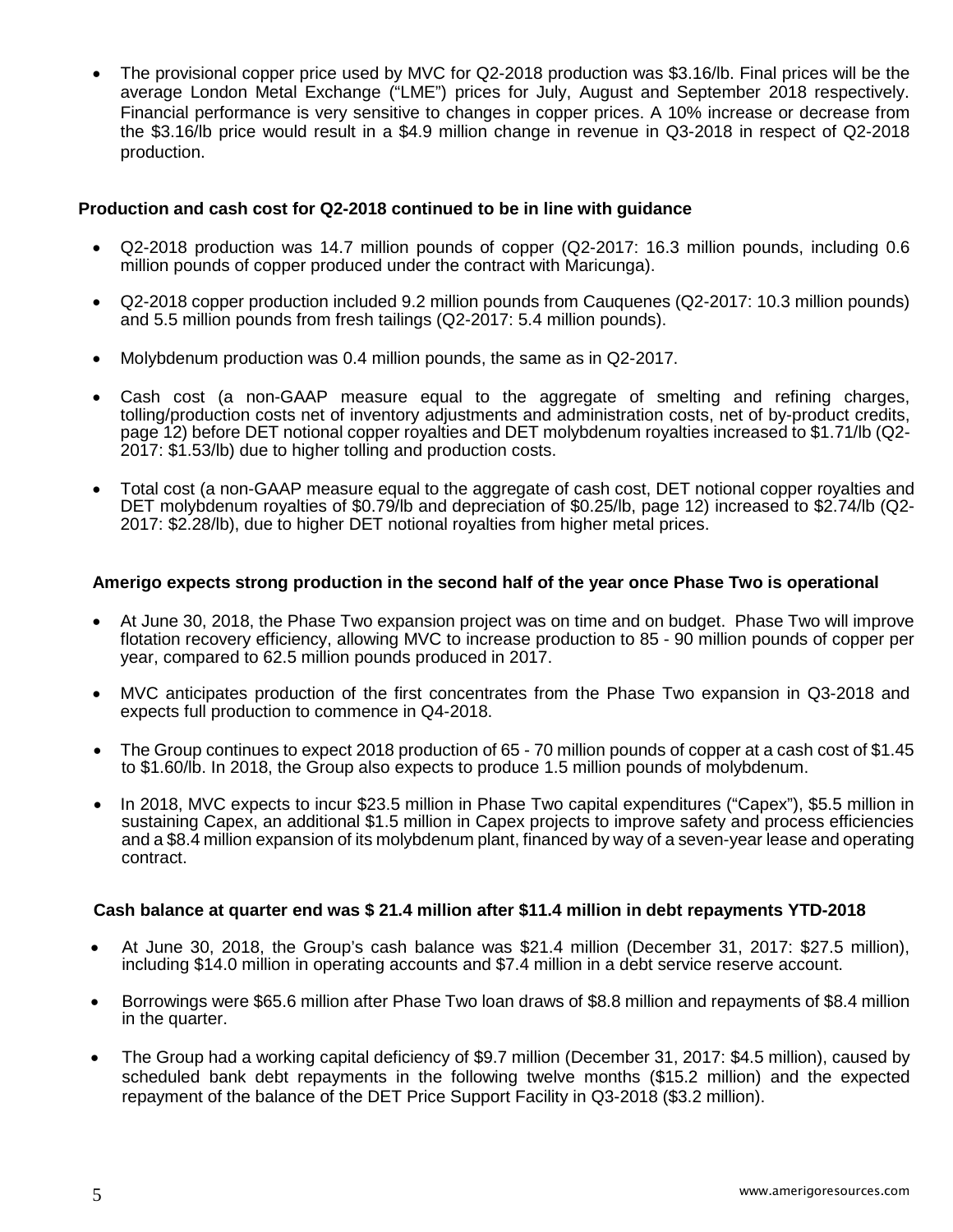- The Group does not consider its working capital deficiency constitutes a liquidity risk, as it anticipates generating sufficient operating cash flow to meet current liabilities as they come due, including if copper prices were to remain in the short-term at current levels (\$2.75/lb). Working capital deficiencies are not uncommon in companies with short-term debt.
- In H2-2018, MVC expects to draw the remaining \$8.7 million available from the Phase Two expansion loan and make debt repayments of \$8.4 million. Total borrowings at year end are expected to be \$67.5 million.
- At June 30, 2018, the Group had \$21.7 million of undrawn, committed credit facilities, \$13.0 million from a standby line of credit and \$8.7 million from the Phase Two expansion loan.
- Refer to Cautionary Statement on Forward Looking Information (page 21).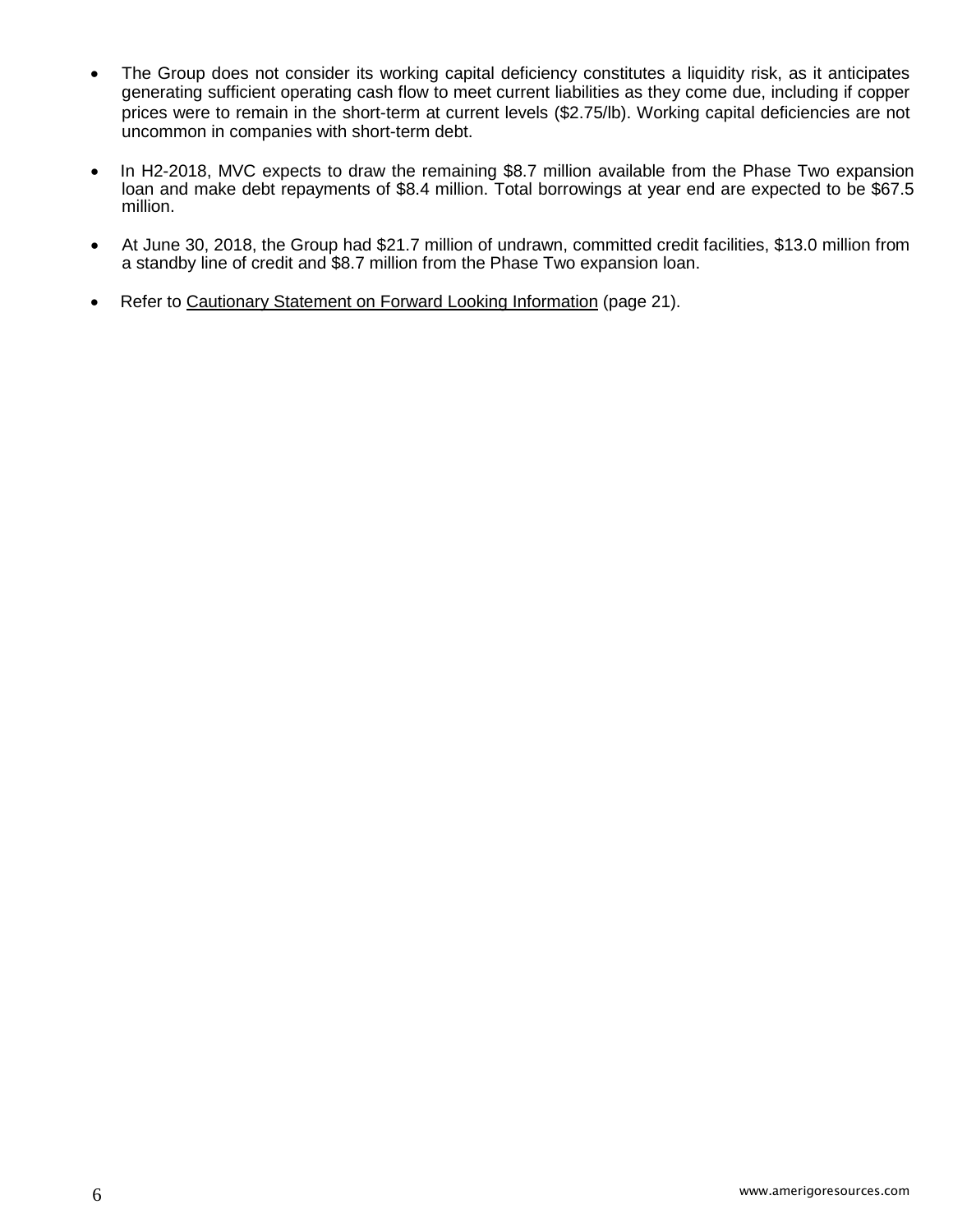# **SUMMARY OF FINANCIAL RESULTS Q2-2017 TO Q2-2018**

|                                                              | Q2-2018   | Q1-2018   | Q4-2017   | Q3-2017   | Q2-2017   |
|--------------------------------------------------------------|-----------|-----------|-----------|-----------|-----------|
| Copper production, million pounds                            | 14.658    | 14.210    | 15.625    | 15.487    | 16.262    |
| Copper deliveries, million pounds                            | 14.219    | 14.520    | 16.284    | 15.251    | 16.197    |
| MVC's copper price (\$/lb)                                   | 3.16      | 3.09      | 3.10      | 3.00      | 2.59      |
| Financial results (\$ thousands)                             |           |           |           |           |           |
| Revenue                                                      |           |           |           |           |           |
| Gross value of copper produced                               | 45,049    | 45,862    | 51,615    | 50,256    | 39,267    |
| Notional items deducted from gross value of copper produced: |           |           |           |           |           |
| DET royalties - copper                                       | (10, 642) | (10, 797) | (11, 453) | (9,365)   | (7, 856)  |
| Smelting and refining                                        | (4,738)   | (5,040)   | (5,765)   | (5, 455)  | (5, 410)  |
| Transportation                                               | (518)     | (554)     | (572)     | (564)     | (534)     |
| Copper tolling revenue                                       | 29,151    | 29,471    | 33,825    | 34,872    | 25,467    |
| Molybdenum and other revenue                                 | 3,848     | 4,410     | 3,176     | 2,549     | 4,393     |
|                                                              | 32,999    | 33,881    | 37,001    | 37,421    | 29,860    |
| Tolling and production costs                                 |           |           |           |           |           |
| Tolling and production costs                                 | (21, 459) | (22, 839) | (23, 221) | (20, 352) | (21,068)  |
| Depreciation and amortization                                | (3,685)   | (3, 566)  | (3, 583)  | (3,576)   | (3, 578)  |
| Administration                                               | (1, 419)  | (1,696)   | (1, 338)  | (1,257)   | (1, 182)  |
| DET royalties - molybdenum                                   | (646)     | (616)     | (397)     | (334)     | (338)     |
|                                                              | (27, 209) | (28, 717) | (28, 539) | (25, 519) | (26, 166) |
| Gross profit                                                 | 5,790     | 5,164     | 8,462     | 11,902    | 3,694     |
| Other expenses                                               |           |           |           |           |           |
| Derivative to related parties including                      |           |           |           |           |           |
| changes in fair value                                        | 239       | (414)     | (1,003)   | (214)     | (2, 472)  |
| Salaries, management and professional fees                   | (442)     | (575)     | (839)     | (466)     | (388)     |
| Office and general expenses                                  | (141)     | (299)     | (141)     | (232)     | (118)     |
| Share-based payment compensation                             | (312)     | (684)     | (47)      | (117)     | (223)     |
|                                                              | (895)     | (1,558)   | (1,027)   | (815)     | (729)     |
| Foreign exchange (expense) gain                              | (457)     | 98        | (293)     | 384       | (28)      |
| Other gains                                                  | 53        | 168       | 7         | 106       | 8         |
|                                                              | (404)     | 266       | (286)     | 490       | (20)      |
|                                                              | (1,060)   | (1,706)   | (2,316)   | (539)     | (3,221)   |
| Operating profit                                             | 4,730     | 3,458     | 6,146     | 11,363    | 473       |
| Finance expense                                              | (912)     | (985)     | (1,243)   | (854)     | (1,662)   |
| Income (loss) before income tax                              | 3,818     | 2,473     | 4,903     | 10,509    | (1, 189)  |
| Income tax expense                                           | (1,098)   | (1,256)   | (1,805)   | (2,655)   | (464)     |
| Net income (loss)                                            | 2,720     | 1,217     | 3,098     | 7,854     | (1,653)   |
|                                                              |           |           |           |           |           |
| Earnings (loss) per share - basic                            | 0.02      | 0.01      | 0.02      | 0.04      | (0.01)    |
| Earnings (loss) per share - diluted                          | 0.02      | 0.01      | 0.02      | 0.04      | (0.01)    |
| Unit tolling and production costs                            | 1.91      | 1.98      | 1.75      | 1.67      | 1.62      |
| Cash cost $(\frac{5}{lb})^1$                                 | 1.71      | 1.77      | 1.66      | 1.69      | 1.53      |
| Total cost $(\frac{5}{lb})^1$                                | 2.74      | 2.83      | 2.64      | 2.55      | 2.28      |
| Uses and sources of cash (\$thousands)                       |           |           |           |           |           |
| Operating cash flow before w orking capital changes          | 6,428     | 5,944     | 6,640     | 11,021    | 4,470     |
| Operating cash flow after w orking capital changes           | 1,785     | 9,437     | 13,568    | 5,316     | 6,422     |
| Cash used in investing activities                            | (9,961)   | (10, 274) | (6, 945)  | (5,291)   | (2,006)   |
| Cash received from (used in) financing activities            | 447       | 2,882     | (2,329)   | 2,074     | (7, 367)  |
| Ending cash balance <sup>2</sup>                             | 21,390    | 29,869    | 27,524    | 22,702    | 20,144    |

 $1 -$  Cash and total costs are non-GAAP measures. Page 12 has the reconciliation of these measures to tolling and production costs. <sup>2</sup> At June 30, 2018 includes \$14.0 million in operating cash accounts and a \$7.4 million DSRA.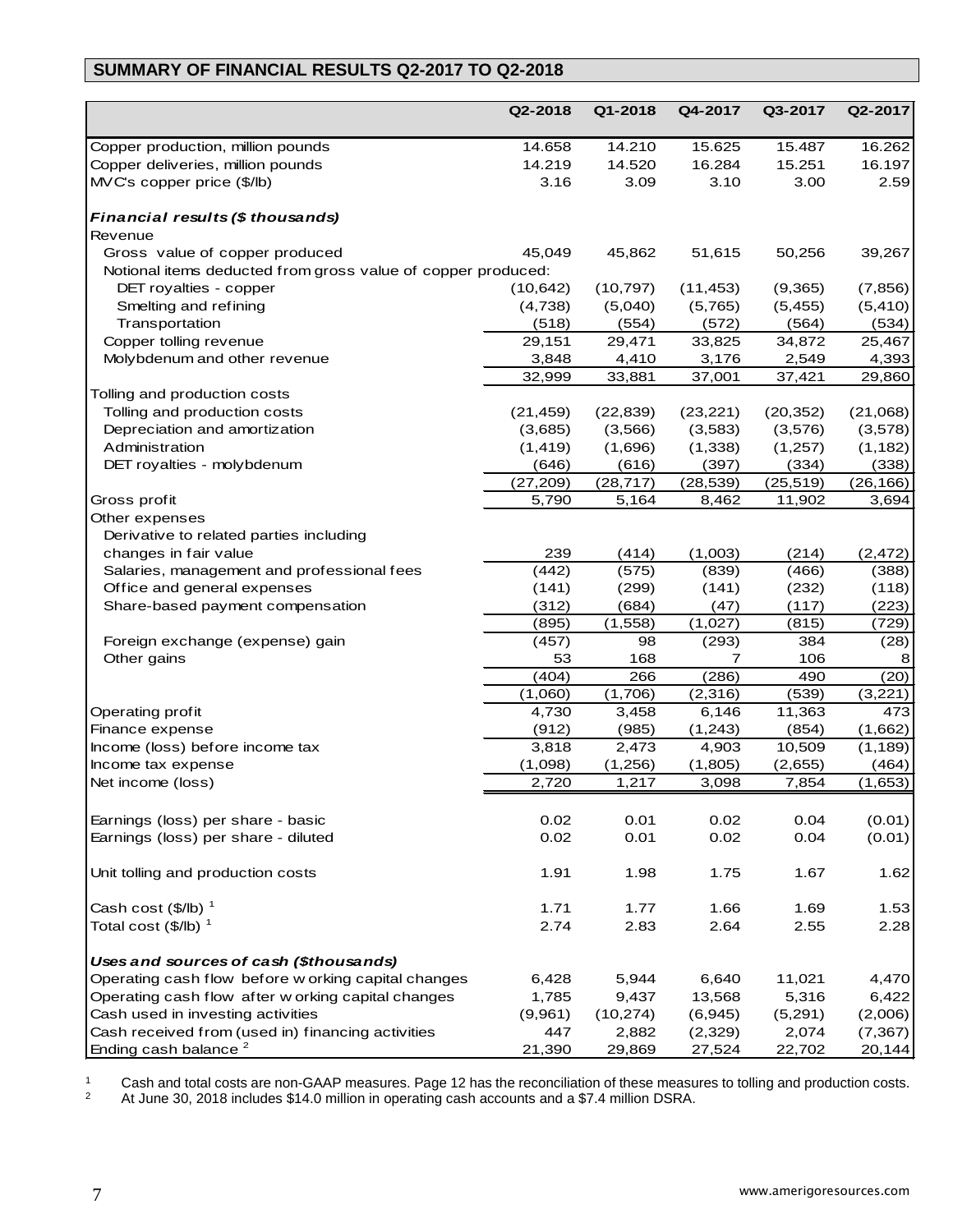## **OPERATING RESULTS**

Copper production in Q2-2018 was 14.7 million pounds, according to plan. Production included 9.2 million pounds from Cauquenes and 5.5 million pounds from fresh tailings.

Q2-2018 production was 10% or 1.6 million pounds lower than in Q2-2017, which included 0.6 million pounds from the Maricunga tolling agreement then in place.

Copper deliveries were 14.2 million pounds (Q2-2017: 16.2 million pounds).

MVC's plant performance in Q2-2018 progressed according to plan, which anticipated lower production in the first half of the year.

Molybdenum production was 0.4 million pounds in Q2-2018 and Q2-2017.

|                                           | Q2-2018      | Q2-2017    |
|-------------------------------------------|--------------|------------|
| <b>FRESH TAILINGS FROM EL TENIENTE</b>    |              |            |
| Tonnes processed                          | 11, 114, 743 | 10,708,437 |
| Copper grade (%)                          | 0.118%       | 0.110%     |
| Copper recovery                           | 19.1%        | 20.8%      |
| Copper produced (lbs)                     | 5,526,315    | 5,403,569  |
| <b>HISTORIC TAILINGS FROM EL TENIENTE</b> |              |            |
| Tonnes processed                          | 5,642,687    | 5,530,942  |
| Copper grade (%)                          | 0.238%       | 0.253%     |
| Copper recovery                           | 30.7%        | 33.5%      |
| Copper produced (lbs)                     | 9,132,088    | 10,288,673 |
| <b>TOLL PROCESSING FROM MARICUNGA</b>     |              |            |
| Copper produced (lbs)                     |              | 569,453    |
| <b>COPPER</b>                             |              |            |
| Total copper produced (lbs)               | 14,658,403   | 16,261,695 |
| Total copper delivered to DET (lbs)       | 14,219,402   | 16,196,946 |
| <b>MOLYBDENUM</b>                         |              |            |
| Total molybdenum produced (lbs)           | 391,155      | 424,794    |
| Total molybdenum sold (lbs)               | 405,607      | 437,532    |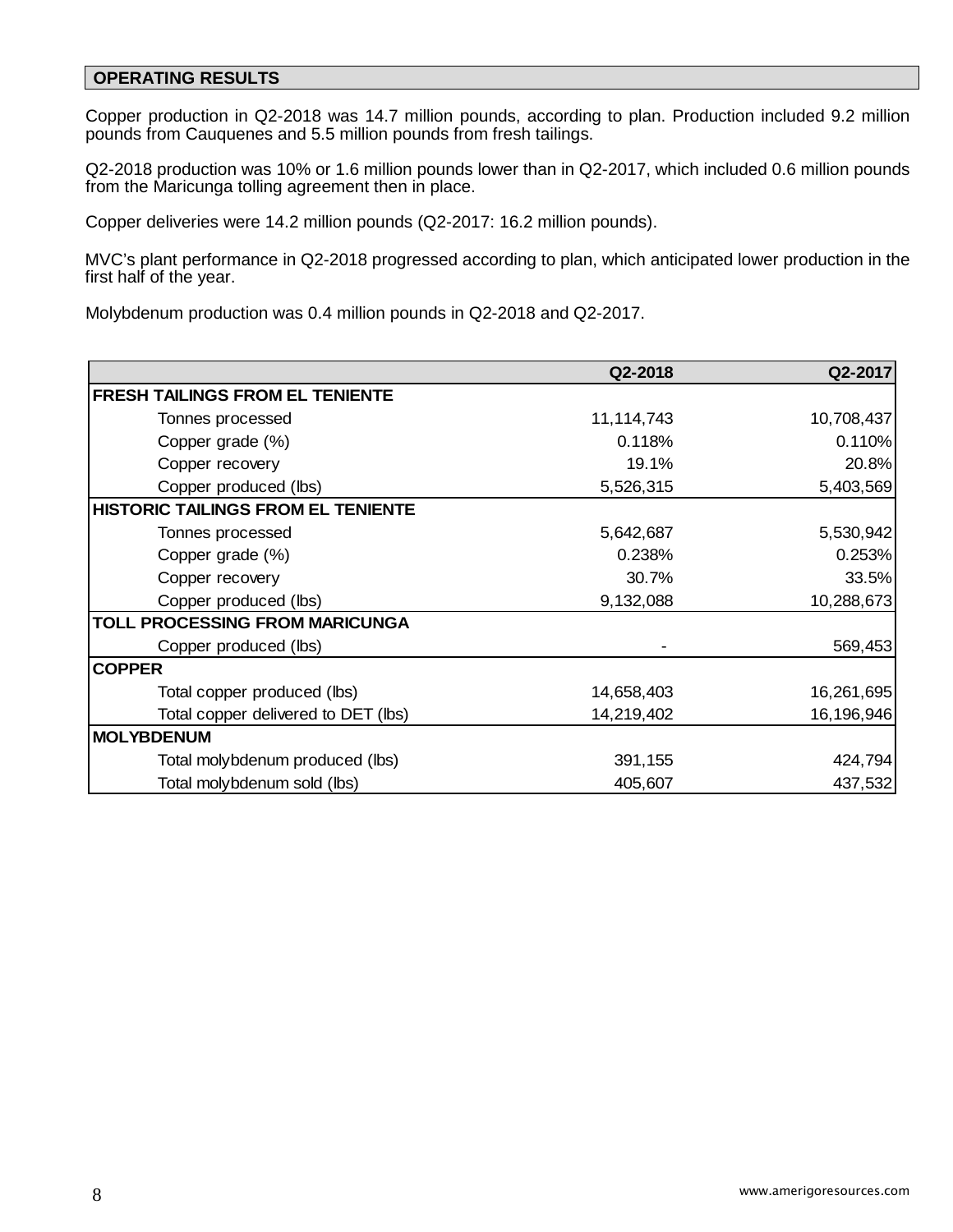Net income was \$2.7 million (\$0.02 basic and diluted earnings per share) (Q2-2017: net loss of \$1.7 million; \$0.01 basic and diluted loss per share) because of stronger metal prices.

Revenue in Q2-2018 was \$33.0 million (Q2-2017: \$29.9 million):

|                                                              |    | Q2-2018   |      | Q2-2017  |
|--------------------------------------------------------------|----|-----------|------|----------|
| Average LME copper price per pound                           | \$ | $3.12$ \$ |      | 2.57     |
|                                                              |    |           |      |          |
| Gross value of copper produced (thousands)                   | \$ | 45,049 \$ |      | 39,267   |
| Notional items deducted from gross value of copper produced: |    |           |      |          |
| DET royalties - copper (thousands)                           |    | (10, 642) |      | (7, 856) |
| Smelting and refining charges (thousands)                    |    | (4,738)   |      | (5, 410) |
| Transportation (thousands)                                   |    | (518)     |      | (534)    |
| Copper tolling revenue (thousands)                           |    | 29,151    |      | 25,467   |
| Molybdenum and other revenue (thousands)                     |    | 3,848     |      | 4,393    |
| Revenue (thousands)                                          | \$ | 32,999 \$ |      | 29,860   |
|                                                              |    |           |      |          |
| MVC's copper price (\$/lb)                                   | S  | $3.16$ \$ |      | 2.59     |
| $\left $ MVC's molybdenum price $(\frac{6}{10})^1$           |    | 11.51     | - \$ | 8.00     |

<sup>1</sup> Molybdenum price before roasting charges and settlement adjustments to prior period sales.

MVC produces copper concentrates under a tolling agreement with DET. Title to the copper concentrates produced by MVC is retained by DET and MVC earns tolling revenue, calculated as the gross value of copper produced at applicable market prices, net of notional items (DET copper royalties, treatment and refining charges and transportation costs).

MVC's compensation is determined in accordance with annual industry benchmarks for pricing terms and smelting and refining charges. In 2018, it is based on the average LME copper price for the third month following delivery of copper concentrates produced under the tolling agreement ("M+3"). Accordingly, final pricing for copper produced by MVC is determined based on the average LME copper price of the third month following delivery of copper, which for June 2018 deliveries will be the average LME copper price for September 2018.

The average LME copper price in Q2-2018 was \$3.12/lb (Q2-2017: \$2.57/lb) and MVC's copper price was \$3.16/lb (Q2-2017: \$2.59/lb).

At June 30, 2018, the provisional copper price used by MVC was \$3.16/lb. Financial performance is very sensitive to changes in copper prices. For example, a 10% increase or decrease from the \$3.16/lb price would result in a \$4.9 million change in revenue.

DET royalties on copper production are a notional item deducted from MVC's gross value of copper produced. In Q2-2018, DET notional copper royalties were \$10.6 million (Q2-2017: \$7.9 million) due to higher copper prices.

We disclose the terms for DET notional copper royalties and molybdenum royalties under Agreement with Codelco's DET (page 17).

Transportation was \$0.5 million (Q2-2017: \$0.5 million).

In Q2-2018, MVC's molybdenum sales price was \$11.51/lb (Q2-2017: \$8.00/lb). At June 30, 2018, molybdenum sales were provisionally priced at \$11.07/lb, on an M+3 basis.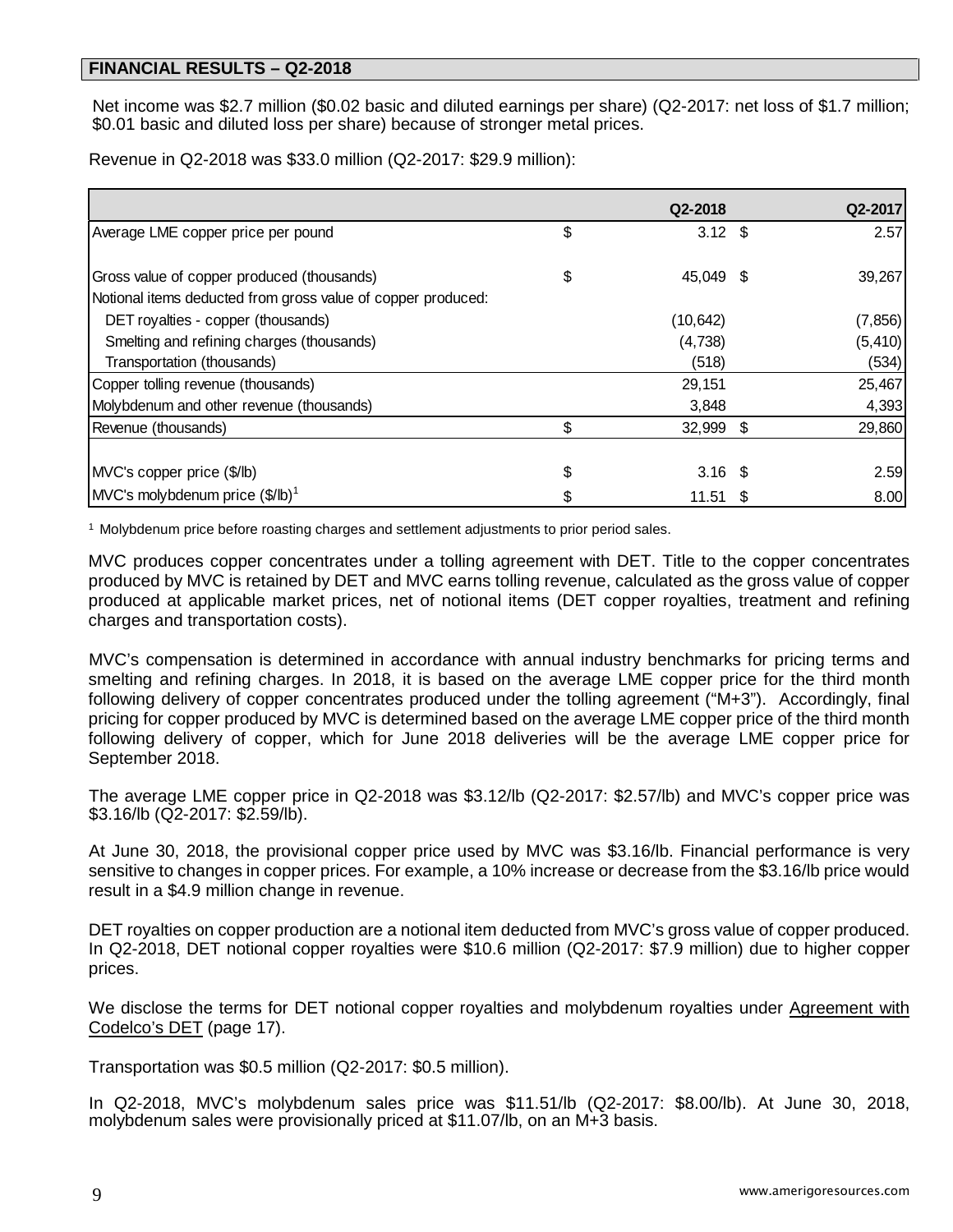Tolling and production costs were \$27.2 million (Q2-2017: \$26.2 million):

| (Expressed in thousands)                  | Q2-2018      | Q2-2017      |
|-------------------------------------------|--------------|--------------|
| Direct tolling and production costs       |              |              |
| Power costs                               | \$<br>8,198  | \$<br>7,578  |
| Labour costs                              | 2,623        | 2,294        |
| Lime costs                                | 2,333        | 2,152        |
| Grinding media                            | 1,824        | 1,733        |
| Other direct tolling / production costs   | 6,481        | 7,311        |
|                                           | 21,459       | 21,068       |
| Depreciation and amortization             | 3,685        | 3,578        |
| Administration                            | 1,419        | 1,182        |
| DET royalties - molybdenum                | 646          | 338          |
| Tolling and production costs              | \$<br>27,209 | \$<br>26,166 |
| Unit tolling and production costs (\$/lb) | 1.91         | 1.62         |

Power costs increased by \$0.6 million or 8% compared to Q2-2017 due to higher power transmission costs.

The former Chilean government introduced a provisional decree effective 2018 that changed the method used to determine pass-through transmission charges to power consumers. MVC and other industrial power consumers discussed the detrimental effect of the decree with the current government, who proceeded to modify the decree effective July 1, 2018.

Under the revised decree, pass-through transmission charges at MVC would have been \$0.9 million lower in each of Q1-2018 and Q2-2018.

Lime cost increased by \$0.2 million or 8% compared to Q2-2017, due to higher lime prices.

Grinding media costs of \$1.8 million were 5% higher than in Q2-2017 due to higher steel costs.

As a result of stronger copper prices, the Chilean peso ("CLP") has strengthened against the United States dollar. In Q2-2018 the CLP was 7% stronger than in Q2-2017. A stronger CLP negatively impacts costs such as labour, maintenance and services.

Other direct tolling costs are summarized in the following tables:

| (Expressed in thousands)                      | Q2-2018     | Q2-2017     |
|-----------------------------------------------|-------------|-------------|
| Other direct tolling costs                    |             |             |
| Maintenance, excluding labour                 | 1,946       | 1,632       |
| Historic tailings extraction                  | \$<br>1,427 | \$<br>1,289 |
| Molybdenum production costs                   | 1,535       | 1,422       |
| Subcontractors, support services              | 607         | 527         |
| Industrial water                              | 601         | 483         |
| Copper reagents                               | 501         | 545         |
| Process control, environmental and safety     | 482         | 466         |
| Filtration and all other direct tolling costs | 224         | 137         |
| Inventory adjustments                         | (842)       | (164)       |
| Maricunga tolling costs                       |             | 974         |
|                                               | \$<br>6,481 | \$<br>7,311 |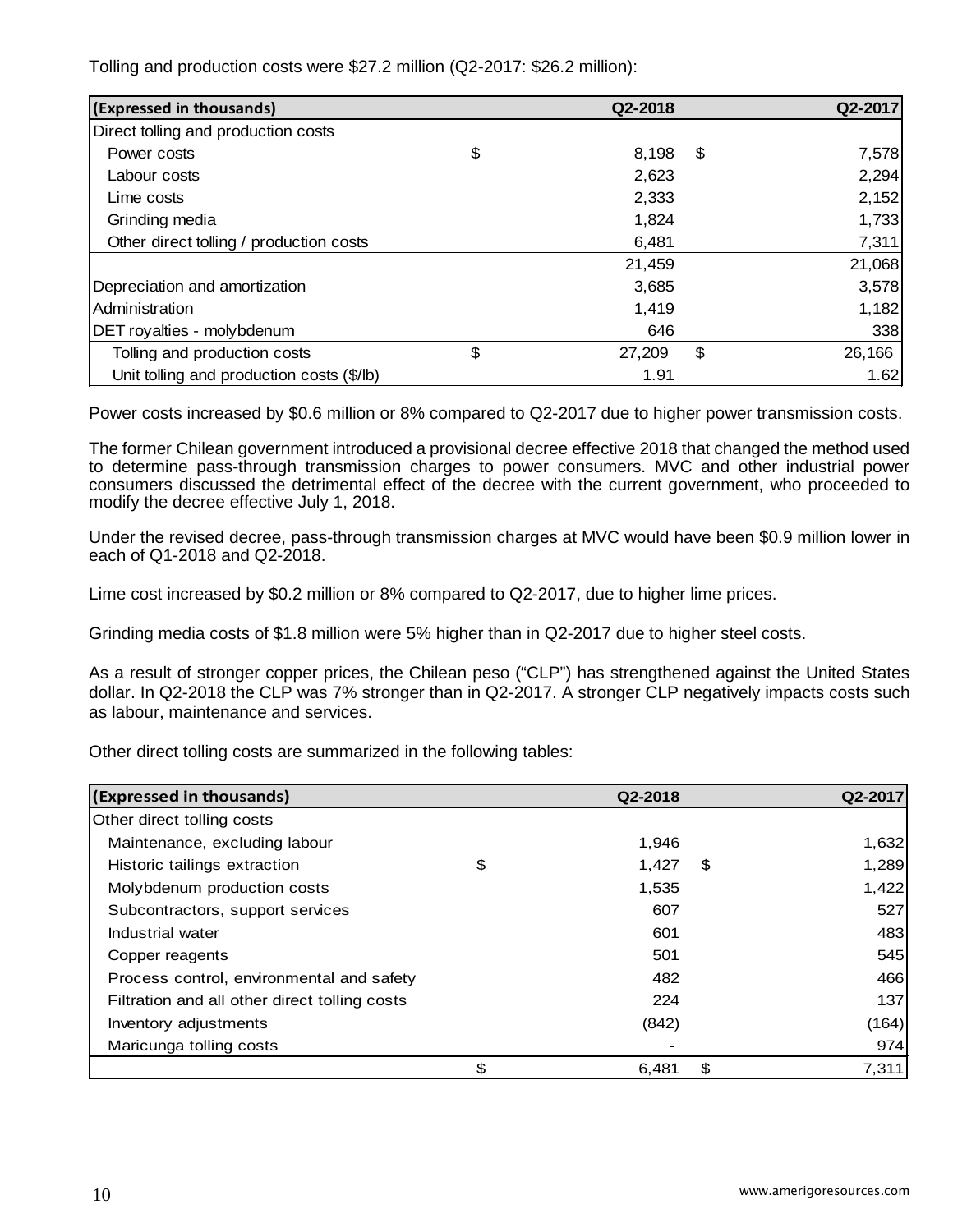| (S/lb Cu)                                     | Q2-2018 | Q2-2017 |
|-----------------------------------------------|---------|---------|
| Other direct tolling costs                    |         |         |
| Maintenance, excluding labour                 | 0.13    | 0.10    |
| Historic tailings extraction                  | 0.10    | 0.08    |
| Molybdenum production costs                   | 0.11    | 0.09    |
| Subcontractors, support services              | 0.04    | 0.03    |
| Industrial water                              | 0.04    | 0.03    |
| Copper reagents                               | 0.03    | 0.03    |
| Process control, environmental and safety     | 0.03    | 0.03    |
| Filtration and all other direct tolling costs | 0.02    | 0.01    |
| Inventory adjustments                         | 0.06    | (0.01)  |
| Maricunga tolling costs                       | 0.00    | 0.06    |
|                                               | 0.56    | 0.47    |

The most significant cost variances were:

- The elimination of \$1.0 million in Maricunga tolling costs.
- A cost of \$0.7 million from inventory adjustments caused by the difference between production and actual deliveries in each quarter.
- A \$0.3 million increase in maintenance costs due to a stronger CLP and the maintenance program observed in Q2-2018.

Depreciation and amortization were \$3.7 million (Q2-2017: 3.6 million).

Administration expenses were \$1.4 million (Q2-2017: \$1.2 million) due to a stronger CLP.

Other expenses of \$1.1 million (Q2-2017: \$3.2 million) are costs not related to MVC's production operations, and include:

- General and administration expenses of \$0.9 million (Q2-2017: \$0.7 million) including share-based payments of \$0.3 million (Q2-2017: \$0.2 million), salaries, management and professional fees of \$0.4 million (Q2-2017: \$0.4 million) and office and general expenses of \$0.1 million (Q2-2017: \$0.1 million).
- A \$0.2 million gain associated with the derivative to related parties (Q2-2017: \$2.5 million), including actual amounts paid or accrued to related parties of \$0.2 million (Q2-2017: \$0.3 million) and a decrease in the derivatives' fair value of \$0.5 million (Q2-2017: increase of \$2.2 million).
- Other expenses of \$0.4 million (Q2-2017: \$0.1 million), comprised of other gains of \$0.1 million (Q2-2017: \$0.1 million) and a foreign exchange expense of \$0.5 million (Q2-2017: \$0.1 million).

The Group's finance expense was \$0.9 million (Q2-2017: \$1.7 million) including finance, commitment and interest charges and changes in value on interest rate swaps.

Income tax expense was \$1.1 million (Q2-2017: expense of \$0.5 million) including current income tax expense of \$0.8 million (Q2-2017: \$0.1 million) and deferred tax expense of \$0.3 million (Q2-2017: \$0.4 million).

Deferred income tax expense results from the changes to deferred income tax liabilities, arising predominantly from the differences between the book and tax values of MVC's property, plant and equipment. Deferred tax liabilities do not represent income tax payable.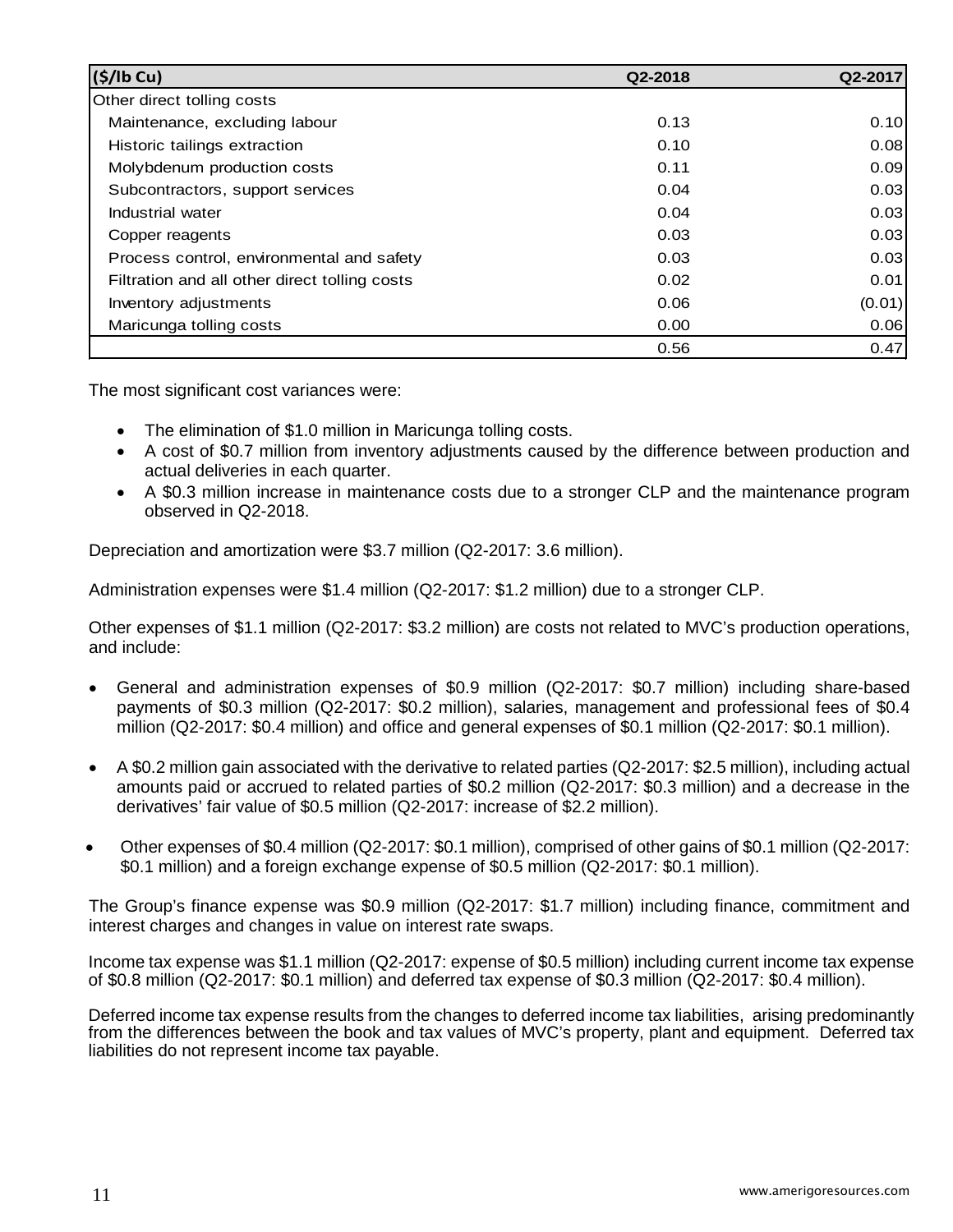## **Cash Cost and Total Cost**

Cash cost and total cost are non-GAAP measures prepared on a basis consistent with the industry standard Brook Hunt definitions.

The Group believes that these measures provide additional information to evaluate corporate performance. Management also uses these measures to monitor internal performance.

In Q2-2018 cash cost was \$1.71/lb (Q2-2017: \$1.53/lb) and total cost was \$2.74/lb (Q2-2017: \$2.28/lb).

A reconciliation of tolling and production costs to cash cost and total cost is presented below:

|                                             | Q2-2018           | Q2-2017  |
|---------------------------------------------|-------------------|----------|
| Tolling and production costs (thousands)    | \$<br>27,209 \$   | 26,166   |
| Add (deduct):                               |                   |          |
| DET notional royalties - copper (thousands) | 10,642            | 7,856    |
| Smelting and refining charges (thousands)   | 4,738             | 5,410    |
| Transportation costs (thousands)            | 518               | 534      |
| Inventory adjustments (thousands):          | 841               | 164      |
| By-product credits (thousands)              | (3, 848)          | (4, 393) |
| Total cost (thousands)                      | \$<br>40,100 \$   | 35,737   |
| Deduct:                                     |                   |          |
| DET notional royalties - copper (thousands) | (10, 642)         | (7, 856) |
| DET royalties - molybdenum (thousands)      | (646)             | (338)    |
|                                             | (11, 288)         | (8, 194) |
| Depreciation and amortization (thousands)   | (3,685)           | (3, 578) |
| Cash cost (thousands)                       | \$<br>$25,127$ \$ | 23,965   |
| Pounds of copper tolled from                |                   |          |
| fresh and old tailings (millions) $1$       | 14.66             | 15.69    |
| Cash cost (\$/lb)                           | 1.71              | 1.53     |
| Total cost (\$/lb)                          | 2.74              | 2.28     |

<sup>1</sup> Excludes 0.6 million pounds produced in Q2-2017 from Maricunga toll processing, a by-product.

|                       | Q2-2018 | Q1-2018 | Q4-2017 | Q3-2017 | Q2-2017 |
|-----------------------|---------|---------|---------|---------|---------|
|                       |         |         |         |         |         |
| <b>Power costs</b>    | 0.56    | 0.56    | 0.50    | 0.54    | 0.49    |
| Smelting & refining   | 0.32    | 0.35    | 0.37    | 0.35    | 0.34    |
| Lime                  | 0.16    | 0.16    | 0.15    | 0.15    | 0.14    |
| Grinding media        | 0.12    | 0.13    | 0.11    | 0.10    | 0.11    |
| <b>Administration</b> | 0.10    | 0.12    | 0.09    | 0.08    | 0.08    |
| Transportation        | 0.03    | 0.04    | 0.04    | 0.04    | 0.03    |
| Other direct costs    | 0.68    | 0.72    | 0.60    | 0.60    | 0.62    |
| By-product credits    | (0.26)  | (0.31)  | (0.20)  | (0.17)  | (0.28)  |
| Cash Cost             | \$1.71  | \$1.77  | \$1.66  | \$1.69  | \$1.53  |

Power, MVC's most significant cost, was \$0.1094/kWh in Q2-2018 (Q2-2017: \$0.0988/kWh).

Unit power costs increased to \$0.56/lb (Q2-2017: \$0.49/lb) following the introduction by the former Chilean government of a provisional decree effective in the first semester of 2018 that changed the method used to determine pass-through transmission charges to power consumers. The decree was modified effective July 1, 2018, reducing the transmission charge to levels similar to the original methodology.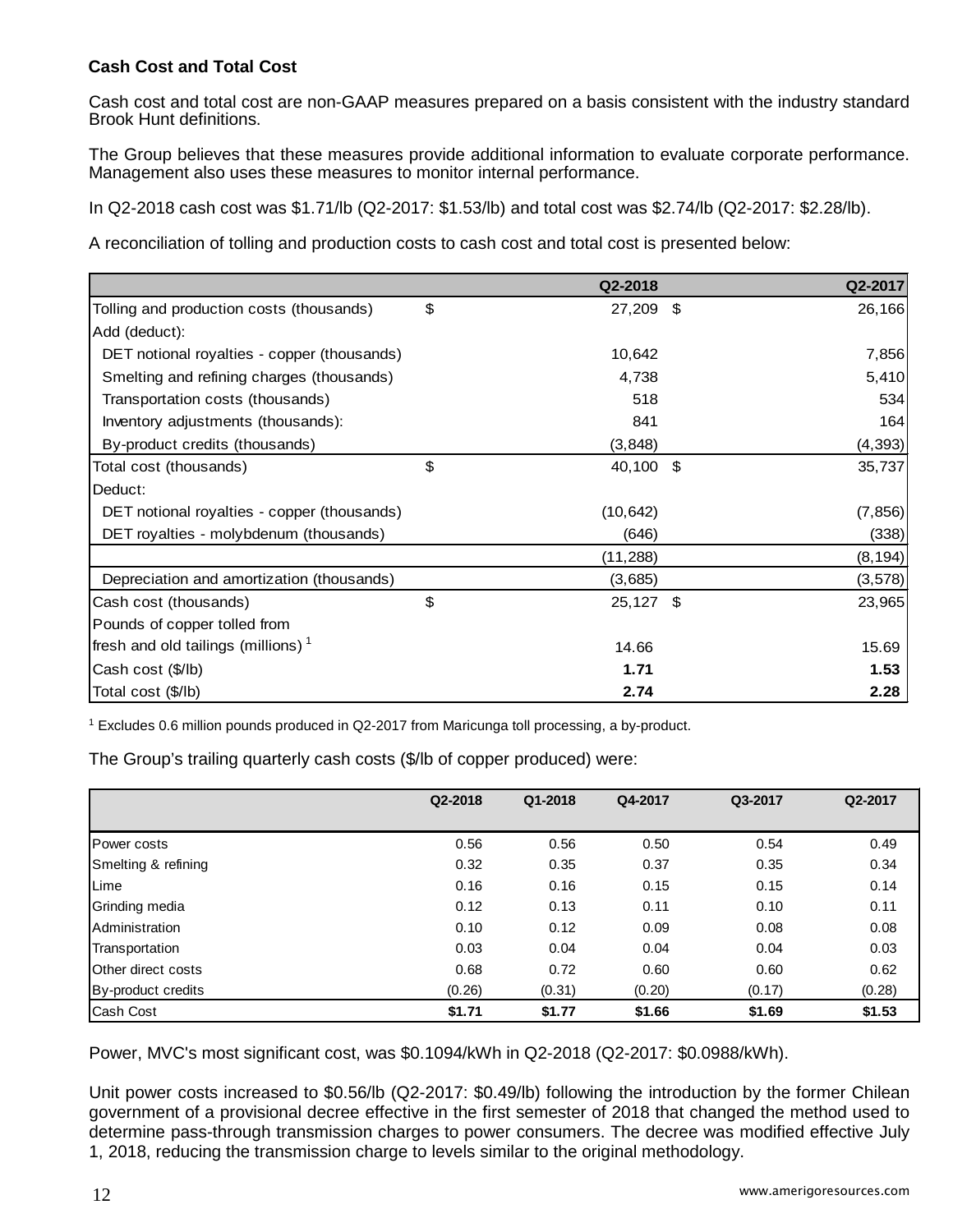Lime costs were \$0.16/lb (Q2-2017: \$0.14/lb) as a result of higher lime supply costs.

Unit grinding media costs were \$0.12/lb (Q2-2017: \$0.11/lb) as a result of higher steel prices.

By-product credits were \$0.26/lb (Q2-2017: \$0.28/lb). In Q2-2017 by-product credits still included the Maricunga tolling contract.

Other direct costs were \$0.68/lb (Q2-2017: \$0.62/lb).

The Group's trailing quarterly total costs (\$/lb of copper produced) were:

|                                         | Q2-2018 | Q1-2018 | Q4-2017 | Q3-2017 | Q2-2017 |
|-----------------------------------------|---------|---------|---------|---------|---------|
| Cash cost                               | 1.71    | 1.77    | 1.66    | 1.69    | 1.53    |
| <b>DET</b> notional royalites/royalties | 0.77    | 0.81    | 0.75    | 0.63    | 0.52    |
| Amortization/depreciation               | 0.26    | 0.25    | 0.23    | 0.23    | 0.23    |
| Total Cost                              | \$2.74  | \$2.83  | \$2.64  | \$2.55  | \$2.28  |

### **FINANCIAL RESULTS – SIX MONTHS ENDED JUNE 30, 2017**

YTD-2018, the Company posted net income of \$3.9 million (\$0.02 earnings per share) (YTD-2017: net loss of \$3.0 million; \$0.02 loss per share).

Financial performance was positively impacted by stronger copper prices.

Revenue YTD-2018 was \$66.9 million (YTD-2017: \$59.6 million) and tolling and production costs were \$55.9 million (YTD-2017: \$53.9 million), resulting in gross profit of \$11.0 million (YTD-2017: \$5.7million).

Other expenses were \$2.8 million (YTD-2017: \$5.2 million).

Finance expense was \$1.9 million (YTD-2017: \$3.0 million) and the Group posted income tax expense of \$2.3 million (YTD-2017: \$0.4 million), driven by the stronger income before income tax expense YTD-2018.

### **COMPARATIVE PERIODS**

The Company's quarterly financial statements are reported under IFRS applicable to interim financial reporting.

The following tables provide highlights from the Company's financial statements of quarterly results for the past eight quarters.

|                            | Q2-2018 | Q1-2018 | Q4-2017 | Q3-2017 |
|----------------------------|---------|---------|---------|---------|
|                            |         |         | 5       |         |
|                            |         |         |         |         |
| Total revenue (thousands)  | 32,999  | 33,881  | 37,001  | 37,421  |
| Net income (thousands)     | 2,720   | 1,217   | 3,098   | 7,854   |
| Earnings per share         | 0.02    | 0.01    | 0.02    | 0.04    |
| Diluted earnings per share | 0.02    | 0.01    | 0.02    | 0.04    |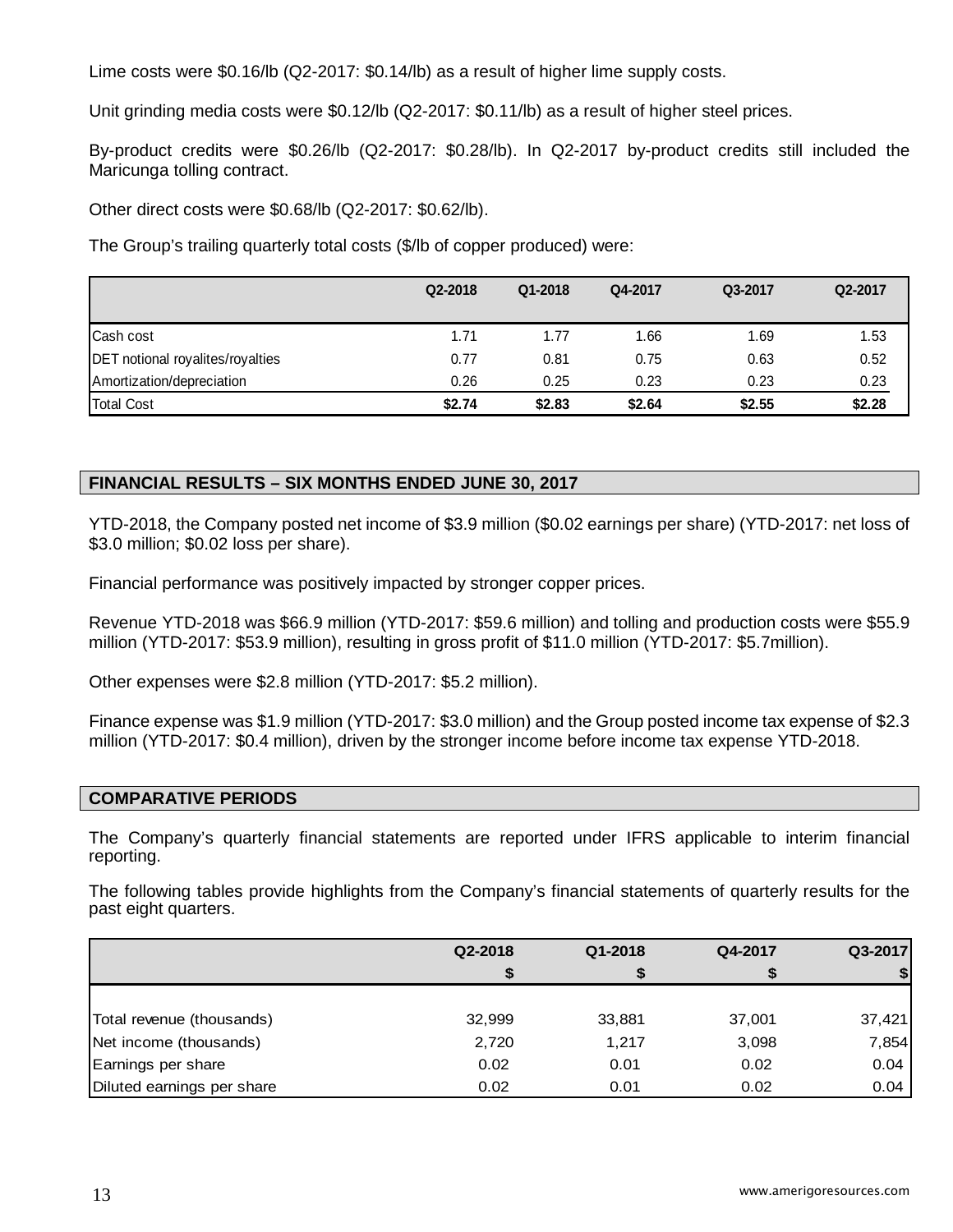|                            | Q2-2017 | Q1-2017  | Q4-2016 | Q3-2016  |
|----------------------------|---------|----------|---------|----------|
|                            |         |          |         |          |
|                            |         |          |         |          |
| Total revenue (thousands)  | 29,860  | 29,744   | 29,473  | 23,383   |
| Net income (thousands)     | (1,653) | (1, 310) | 2,984   | (2, 545) |
| Earnings per share         | (0.01)  | (0.01)   | 0.02    | (0.01)   |
| Diluted earnings per share | (0.01)  | (0.01)   | 0.02    | (0.01)   |

Quarterly revenue variances result mostly from higher or lower copper deliveries (a factor of quarterly production), the Group's realized copper price (a factor of market prices) and settlement adjustments to prior quarter sales.

The Group's revenues are highly sensitive to these variables, as summarized below:

|                                     | Q2-2018 | Q1-2018 | Q4-2017 | Q3-2017 | Q2-2017  | Q1-2017 | Q4-2016 | Q3-2016 |
|-------------------------------------|---------|---------|---------|---------|----------|---------|---------|---------|
| Copper sales/deliveries             | 14.22   | 14.52   | 16.28   | 15.25   | 16.2     | 15.18   | 13.42   | 15.6    |
| MVC's copper price <sup>2</sup>     | \$3.16  | \$3.09  | \$3.10  | \$3.00  | \$2.59   | \$2.65  | \$2.57  | \$2.14  |
| Settlement adjustments <sup>3</sup> | \$0.18  | \$0.93  | \$1.19  | \$4.54  | (\$1.19) | \$0.92  | \$4.02  | \$0.43  |

<sup>1</sup> Million pounds of copper sold under tolling agreements with DET and Maricunga (2016 and H1-2017).<br><sup>2</sup> Copper price per pound, before smelting and refining charges and settlement adjustments to prior quarters' sales.<br><sup></sup>

Q4-2016 revenue was negatively affected by 16 days of lost production due to a strike at MVC and maintenance shutdown at El Teniente but benefited from higher copper prices, both for quarterly deliveries and in respect of positive price-driven settlement adjustments to Q3-2016 deliveries. Production returned to expected levels in Q2-2017, positively impacting revenue, which also benefitted from stronger copper prices and positive settlement adjustments to prior quarter sales. Q2-2017 revenue was positively impacted by higher volumes of copper tolled, partially offset by lower average copper prices and the effect of negative price-driven settlement adjustments. Q3-2017 was positively impacted by higher copper prices and significant positive settlement adjustments to prior quarter's sales. Q4-2017 to Q2-218 revenue were positively impacted by strong copper prices.

In addition to revenue variances, the Group's quarterly results in the most recent eight quarters were also affected by higher or lower cost of sales:

|                                      | Q2-2018 | Q1-2018 | Q4-2017 | Q3-2017 | Q2-2017 | Q1-2017 | Q4-2016 | Q3-2016 |
|--------------------------------------|---------|---------|---------|---------|---------|---------|---------|---------|
| Tolling and production costs         | \$27.21 | \$28.72 | \$28.54 | \$25.52 | \$26.17 | \$27.76 | \$23.61 | \$24.30 |
| Unit tolling and production $cost^2$ | \$1.91  | \$1.98  | \$1.75  | \$1.67  | \$1.62  | \$1.70  | \$1.83  | \$1.88  |

<sup>1</sup> Million of dollars.<br><sup>2</sup> Tolling and production costs divided over pounds of copper delivered.

Tolling and production costs are affected by production levels, input costs (particularly power, lime and grinding media costs), copper prices and the depreciation or appreciation of the CLP to the U.S. dollar. In Q3- 2016 tolling and production cost increased due to a substantial increase in production, which also resulted in lower unit costs. Q4-2016 costs were lower due to 16 days of lost production due to a strike of MVC workers, however lower production resulted in higher unit costs. In Q2-2017 tolling and production costs increased due to higher production levels and unit costs were affected by inventory variations. Q2-2017 costs were lower than in the preceding quarter despite higher production due to MVC's cost containment efforts. Q3-2017 costs were also lower than the prior quarter, due to lower copper production and the termination of the Maricunga tolling contract. Q4-2017 to Q2-2018 costs increased due to higher power, lime and other direct costs.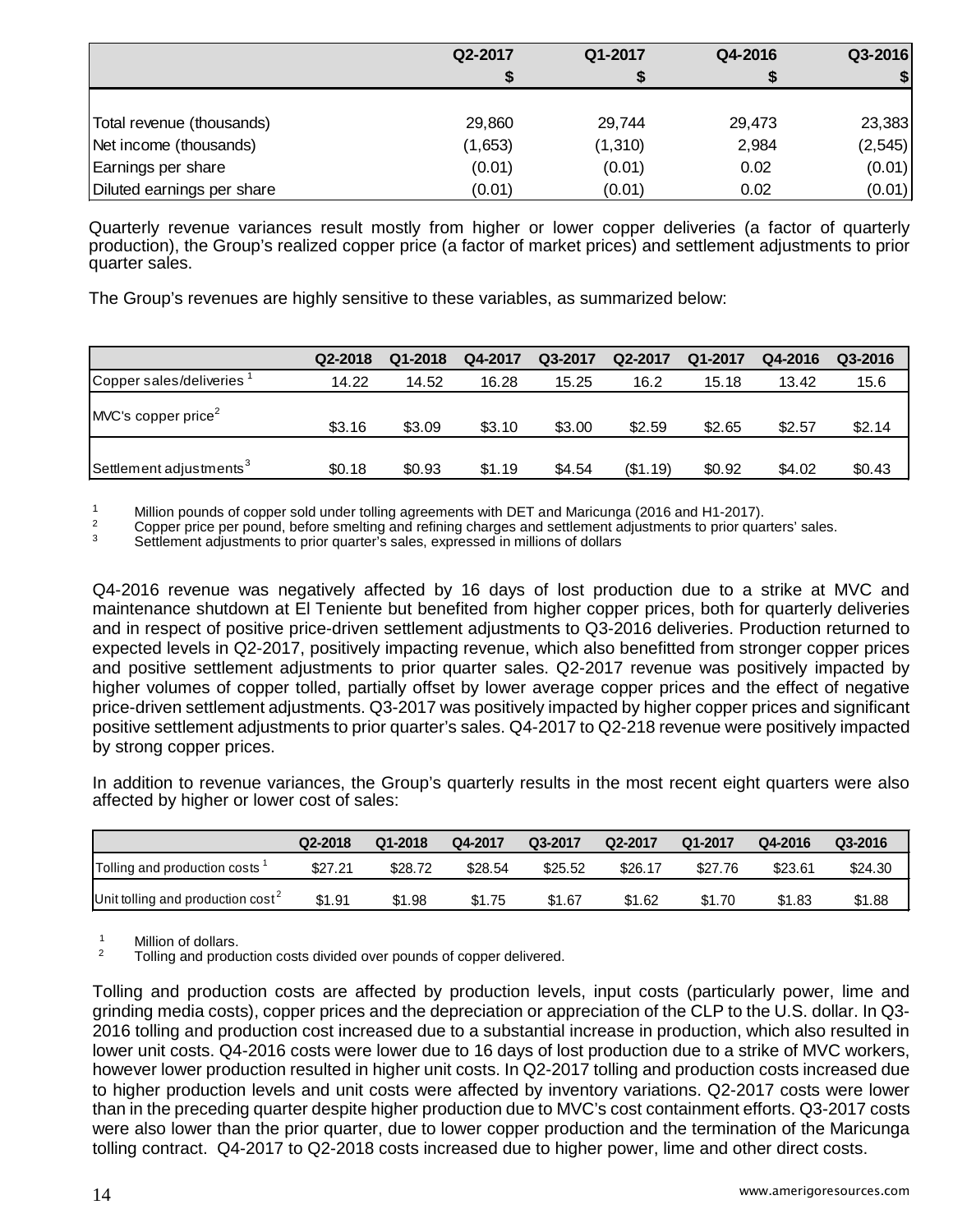### **LIQUIDITY and CAPITAL RESOURCES**

#### **Cash Flow from Operations**

In Q2-2018, the Group generated cash from operations of \$1.8 million (Q2-2017: \$6.4 million). YTD-2018 cash generated from operations was \$11.2 million (YTD-2017: \$13.9 million).

Excluding the effect of changes in working capital, the Group generated cash of \$6.4 million (Q2-2017: \$4.5 million) and \$12.4 million YTD-2018 (YTD-2017: \$8.7 million).

#### **Cash Flow from Financing Activities**

YTD-2018, the Group received \$14.6 million in debt proceeds net of transaction costs (YTD-2017: \$nil) and made debt repayments of \$11.4 million (YTD-2017: \$7.4 million).

YTD-2018 and YTD-2017, the Company received \$0.1 million in proceeds from various exercises of stock options.

#### **Cash Flow used in Investing Activities**

YTD-2018, the Group used cash of \$20.2 million for payments of capital expenditures (YTD-2017: \$2.5 million). Capex payments YTD-2018 included payments associated with Phase Two and for sustaining Capex.

#### **Liquidity and Financial Position**

At June 30, 2018, the Group's cash and cash equivalents were \$21.4 million (December 31, 2017: \$27.5 million), including \$7.4 million in a DSRA (December 31, 2017: \$7.3 million).

The Group had a working capital deficiency of \$9.7 million (December 31, 2017: \$4.5 million), caused by scheduled bank debt repayments of \$15.2 million in the following twelve months and the expected repayment of the \$3.2 million balance of the DET Price Support Facility in Q3-2018.

The Group does not consider its working capital deficiency constitutes a liquidity risk, as it anticipates generating sufficient operating cash flow to meet current liabilities as they come due, including if copper prices were to remain in the short-term at current levels (\$2.75/lb). Working capital deficiencies are not uncommon in companies with short-term debt.

The Group operates in a cyclical industry with cash flow generating capacity closely correlated to market copper prices.

From H2-2014 to Q3-2016, the Group's liquidity and financial position were affected by low copper prices. As copper prices have recovered starting in Q4-2016, the Group's financial results and cash flow generating capacity have strengthened.

In 2018, MVC estimates to produce 65.0 to 70.0 million pounds of copper at an annual cash cost (page 12) of \$1.45 to \$1.60/lb, following completion of Phase Two in Q3-2018. Under these assumptions, the Group expects to meet its financial obligations as they become due.

At June 30, 2018, the Group had \$21.7 million of undrawn, committed credit facilities (\$13.0 million from a standby line of credit and \$8.7 million available from the Phase Two expansion loan).

MVC expects to draw the remaining \$8.7 million from the Phase Two expansion loan and continue reducing its debt in 2018. Total borrowings at year end are expected to be \$67.5 million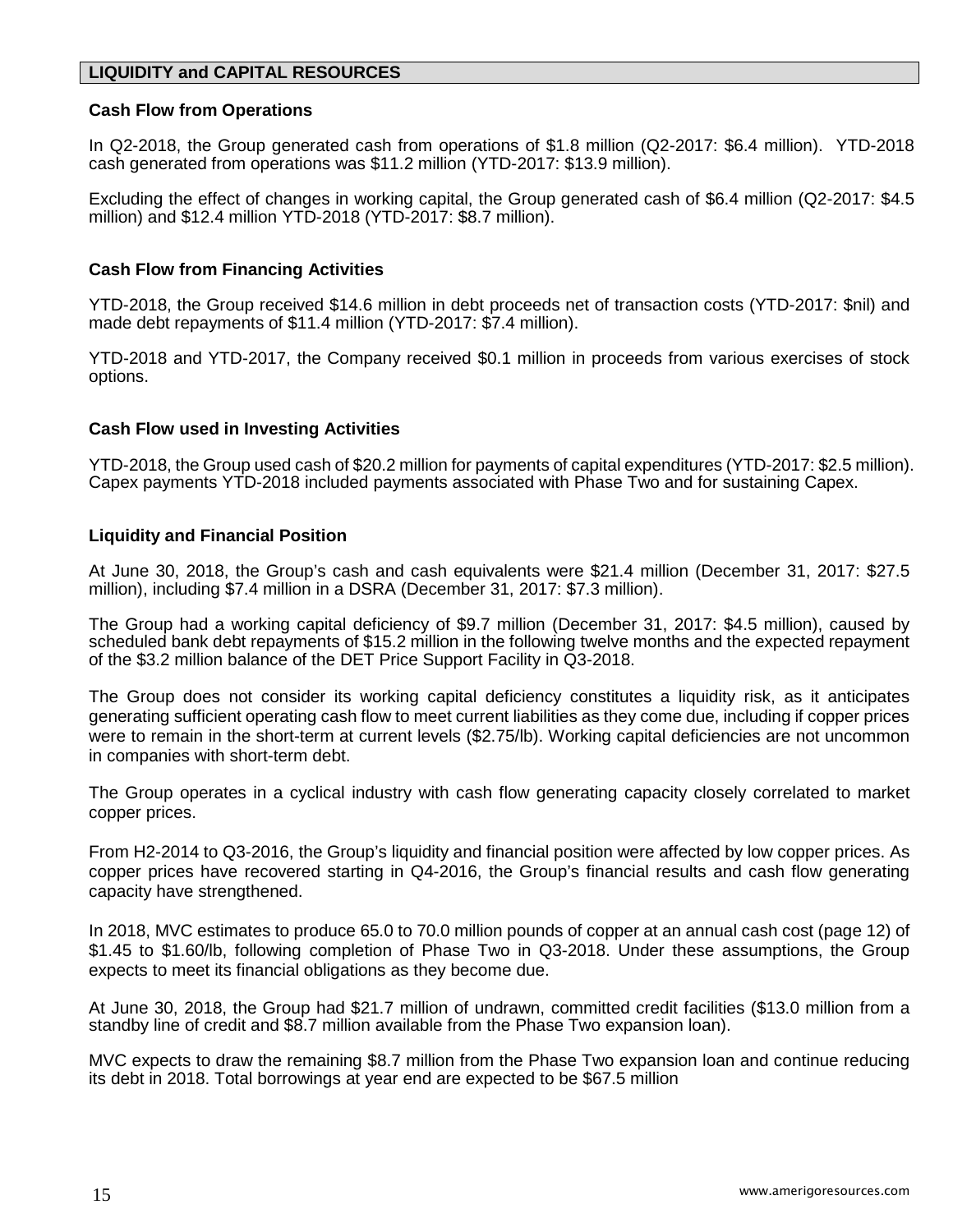## **BORROWINGS and STAND-BY LINE of CREDIT**

| <b>Borrowings outstanding (Thousands)</b>             | <b>June 30,</b> | December 31, |
|-------------------------------------------------------|-----------------|--------------|
|                                                       | 2018            | 2017         |
|                                                       | S               | \$           |
| Cauquenes Phase One Loan                              | 36,422          | 41,527       |
| Cauquenes Phase Two Loan                              | 25,928          | 11,601       |
|                                                       | 62,350          | 53,128       |
| <b>DET Price Support Facility</b>                     | 3,211           | 9,939        |
|                                                       | 65,561          | 63,067       |
| Comprise of:                                          |                 |              |
| Short-term debt and current portion of long-term debt | 18,890          | 20,810       |
| Long -term debt                                       | 46,671          | 42,257       |
|                                                       | 65,561          | 63,067       |

### **Cauquenes Phase One and Phase Two Loans**

On March 25, 2015, MVC obtained a \$64.4 million loan facility from Banco Bilbao Vizcaya Argentaria, Chile ("BBVA") and Export Development Canada ("EDC") to finance the Cauquenes Phase One expansion (the "Cauquenes Phase One Loan").

The Cauquenes Phase One Loan has a maximum repayment term of six years consisting of twelve equal semi-annual principal payments of \$5.4 million which commenced on June 30, 2016. The repayment term may be shortened without penalty in accordance with the loan provisions. Interest is paid semi-annually on June and December 30.

Interest on the Phase One Loan is synthetically fixed through an interest rate swap ("IRS"), accounted for at fair value through profit or loss ("FVTPL") at a rate of 5.56% per annum for 75% of the facility. The remaining 25% of the facility is subject to a variable rate based on the US Libor six-month rate, which at June 30, 2018 was 5.34% per annum. The IRS on the Phase One Loan has a term to December 27, 2018.

The balance of the Cauquenes Phase One Loan (net of transaction costs) at June 30, 2018 was \$36.4 million (December 31, 2017: \$41.5 million).

On August 3, 2017, MVC obtained a second financing tranche with BBVA and EDC for a facility (the "Cauquenes Phase Two Loan") of \$35.3 million to finance the Cauquenes Phase Two expansion.

The Cauquenes Phase Two Loan has a maximum repayment term of three years consisting of six equal semiannual principal payments of \$5.9 million to commence on June 30, 2019. The repayment term may be shortened without penalty in accordance with the loan provisions. Interest is paid semi-annually on June and December 30.

Interest on the Phase Two Loan is synthetically fixed through a second IRS, accounted for at FVTPL, at a rate of 6.02% per annum for 75% of the facility. The remaining 25% of the facility is subject to a variable rate based on the US Libor six-month rate. The IRS on the Phase Two Loan has a term to January 3, 2022.

The balance of the Cauquenes Phase Two Loan (net of transaction costs) at June 30, 2018 was \$25.9 million (December 31, 2017: \$11.6 million).

MVC has provided security for the Cauquenes Phase One and Phase Two loans in the form of a charge on all of MVC's assets.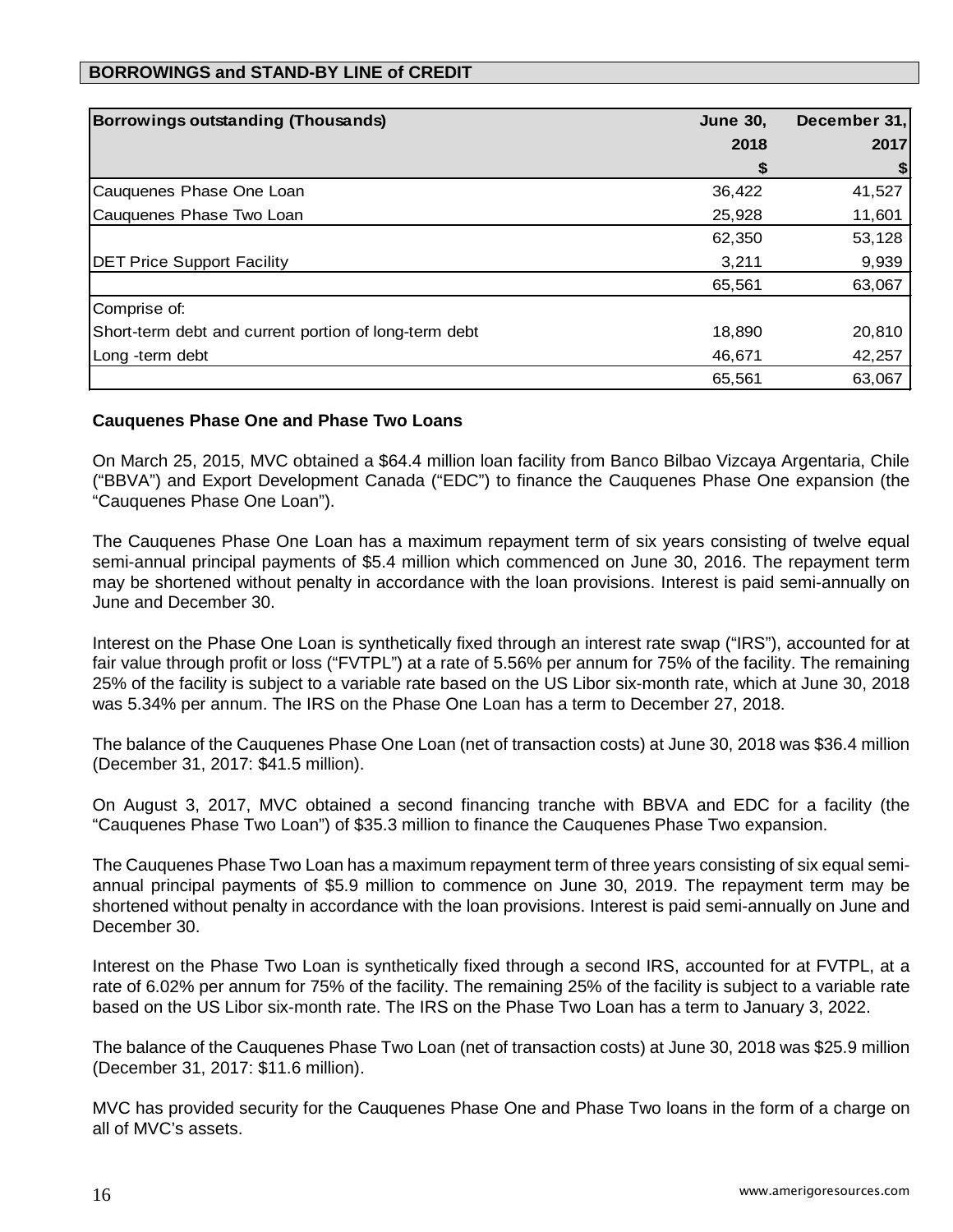MVC is required to meet three bank covenants: current ratio (starting on December 31, 2019), tangible net worth and debt service coverage ratio, measured semi-annually on June 30 and December 31. At June 30, 2018, MVC met the debt service coverage ratio (requirement of 1.2) and the tangible net worth ratio (requirement of \$115.0 million).

MVC is also required to have a debt service reserve account ("DSRA") which must be used to: /i/ pay the principal and interest of bank loans and amounts owing under the interest rate swaps if MVC has insufficient funds to make these payments and /ii/ fund MVC's operating expenses. If it becomes necessary to fund MVC's operations with funds from the DSRA, MVC must replenish the DSRA at each month end with funds necessary to maintain a balance equal to one hundred percent of the sum of the principal, interest and interest rate swaps that are payable in the following six months. At June 30, 2018, MVC held DSRA funds in the required amount of \$7.4 million (December 31, 2017: \$7.3 million).

## **DET Price Support Facility**

In 2015, DET provided to MVC a copper price support facility of \$17.0 million (the "DET Price Support Facility") which bears interest at a rate of 0.6% per month and is subordinate to MVC's bank financing.

The DET Price Support Facility is repayable in the period from January 1, 2017 to December 31, 2019 at a rate of \$1.0 million per month, provided this repayment schedule does not preclude MVC from making the semi-annual principal debt repayments described above.

YTD-2018 MVC repaid \$6.0 million towards the DET Price Support Facility (YTD-2017: \$2.0 million). MVC currently anticipates the DET Price Support Facility will be fully repaid in September 2018.

The DET Price Support Facility's balance at June 30, 2018 was \$3.2 million (December 31, 2017: \$9.9 million), including \$0.2 million in accrued interest (December 31, 2017: \$0.9 million).

### **\$13.0 Million Standby Line of Credit (the "Line of Credit").**

The Line of Credit is available from three Company shareholders. Availability is to the later of December 31, 2018 or the date of commencement of commercial production of Phase Two, up to March 31, 2019.

In 2018, the Company incurred an annual commitment fee of \$0.2 million. This was settled with the issuance of 265,119 Company shares (2017: \$0.2 million, settled with 403,577 Company shares). Amounts drawn from the Line of Credit are subject to a drawdown fee of 1.5% and interest of 1.5% per month.

Principal is payable in the amounts and times permitted under the terms and conditions of the Cauquenes Phase One and Phase Two loans. The Line of Credit is payable by the earlier of December 31, 2019 or the one-year anniversary of payment of the Cauquenes Phase One and Phase Two loans. The Company did not provide security in connection with this facility.

At June 30, 2018, the Company had not drawn funds from the Line of Credit.

### **AGREEMENT WITH CODELCO'S EL TENIENTE DIVISION**

MVC has a contract with DET ("the DET Agreement") to process the fresh tailings from El Teniente and the tailings from the Cauquenes and Colihues historic tailings deposits. The Agreement has a term to 2037 for fresh tailings, the earlier of 2033 or deposit depletion for Cauquenes, and the earlier of 2037 or deposit depletion for Colihues.

The DET Agreement establishes a series of royalties from MVC to DET, calculated using the average LME copper price for the month of concentrates production.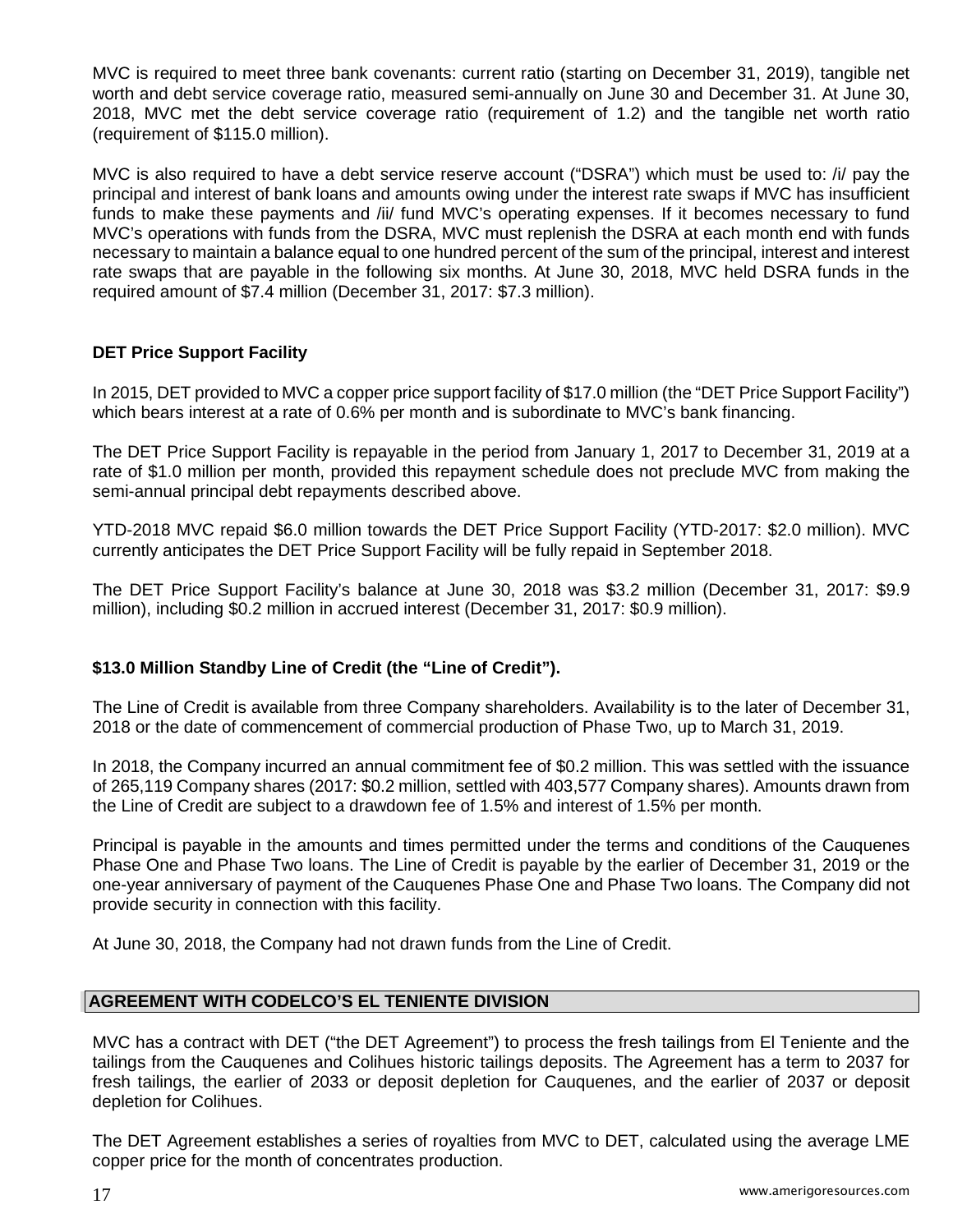The DET Agreement currently operates as a tolling contract under which title to the copper concentrates produced by MVC remains with DET. MVC earns tolling revenue, calculated as the gross value of copper produced at applicable market prices net of notional items. Notional items include treatment and refining charges, DET copper royalties and transportation costs.

Notional royalties for copper concentrates produced from fresh tailings are determined through a sliding scale formula tied to copper prices ranging from \$1.95/lb (13.5%) to \$4.80/lb (28.4%).

Notional royalties for copper concentrates produced from Cauquenes are determined through a sliding scale for copper prices ranging from \$1.95/lb (16%) to \$5.50/lb (39%).

MVC pays a sliding scale global molybdenum royalty for molybdenum prices between \$6.00/lb (3%) and \$40.00/lb (19.7%).

The Agreement anticipates that in the event monthly average prices fall below certain ranges and projections indicate the permanence of such prices over time, the parties will meet to review cost and notional royalty/royalty structures to maintain the Agreement's viability and the equilibrium of the benefits between the parties.

The DET Agreement also contains three early exit options exercisable by DET within 2021 and every three years thereafter only in the event of changes unforeseen at the time the Agreement was entered into. The Company has currently judged the probabilities of DET exercising any of these early exit options as remote.

#### **CAUQUENES EXPANSION**

MVC is undertaking a phased expansion to extract and process the historic Cauquenes tailings. MVC completed Phase One of the expansion in 2015, extending MVC's economic life to at least 2037. Construction of Phase Two of the expansion is underway. Phase Two will improve flotation recovery efficiency allowing MVC to increase production to 85.0 to 90.0 million pounds of copper per year.

MVC anticipates production of the first concentrates from the Phase Two expansion in Q3-2018 and expects full production to commence in Q4-2018.

Phase Two has a Capex of \$35.3 million.

MVC's molybdenum plant currently has a processing capacity of 330 tonnes per day and is being expanded to a capacity of 450 tonnes to enable MVC to continue extracting all the molybdenum that will be available once Phase Two is operational.

The molybdenum plant expansion has a Capex of \$8.4 million, undertaken by way of a seven-year build, lease and operating contract. Capex is payable over seven years, or earlier at the discretion of MVC as permitted by available cash flow.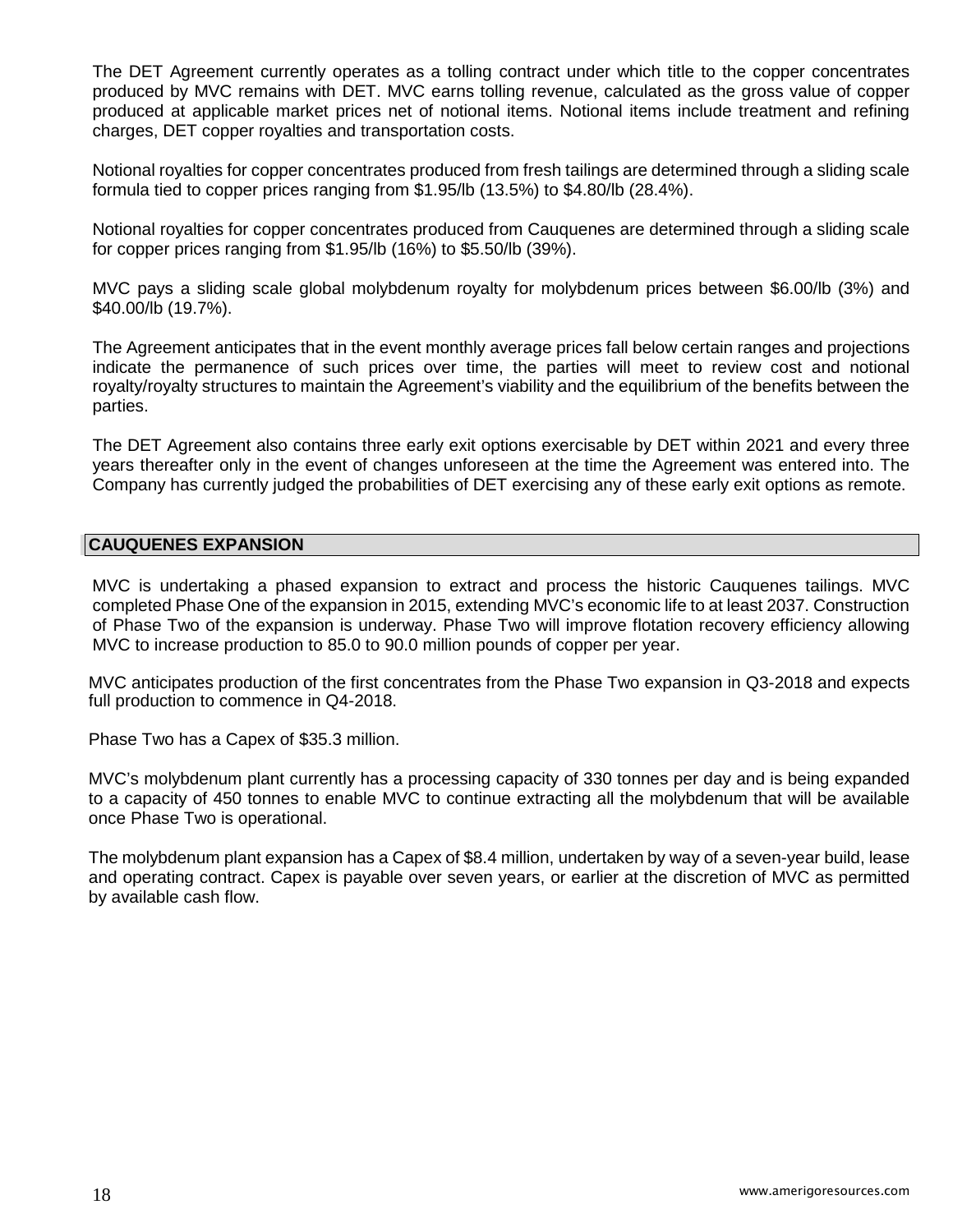a) Derivative

The Company holds its interest in MVC through Amerigo International Holdings Corp. ("Amerigo International"), wholly-owned by the Company except for certain outstanding Class A shares which are owned indirectly by the Company's founders (including the Company's current Executive Chairman). The Class A shares were issued in 2003 as part of a tax-efficient structure for payments granted as consideration to the founders transferring to the Company their option to purchase MVC.

The Class A shareholders are not entitled to any participation in the profits of Amerigo International, except for monthly payments, calculated as follows:

- \$0.01 for each pound of copper equivalent produced from DET tailings by MVC or any successor entity to MVC if the price of copper is under \$0.80/lb, or
- \$0.015 for each pound of copper equivalent produced from DET tailings by MVC or any successor entity to MVC if the price of copper is \$0.80/lb or more.

Under IFRS, the payments constitute a derivative financial instrument which needs to be measured at fair value at each reporting date. Changes in fair value are recorded in profit for the period.

The derivative expense includes the actual monthly payments described above and changes in the derivative's fair value.

YTD-2018, \$0.5 million was paid or accrued to the Class A shareholders (YTD-2017: \$0.5 million) and the derivative's fair value decreased \$0.3 million (YTD-2017: increase of \$3.1 million), for a total derivative expense of \$0.2 million (YTD-2017: \$3.6 million).

At June 30, 2018, the derivative liability totalled \$11.9 million (December 31, 2017: \$12.2 million), with a current portion of \$1.0 million (December 31, 2017: \$1.2 million) and a long-term portion of \$10.9 million (December 31, 2017: \$11.0 million).

Actual monthly payments outstanding at June 30, 2018 and December 31, 2017 were \$0.1 million).

. b) Directors' fees and remuneration to officers

> YTD-2018, the Group paid or accrued \$0.5 million in salaries and fees to companies associated with certain Company officers (YTD-2017: \$0.4 million). In the same period, the Company paid or accrued \$0.1 million in directors' fees to independent directors (YTD-2017: \$0.1 million). These transactions were in the ordinary course of business and measured at the exchange amounts agreed to by the parties.

YTD-2018 and 2017, 2,950,000 options were granted to Company directors and officers.

c) As of June 30, 2018, a Company officer acted as an officer and a Company director acted as a director and Chairman of Los Andes Copper Ltd., a Company investee.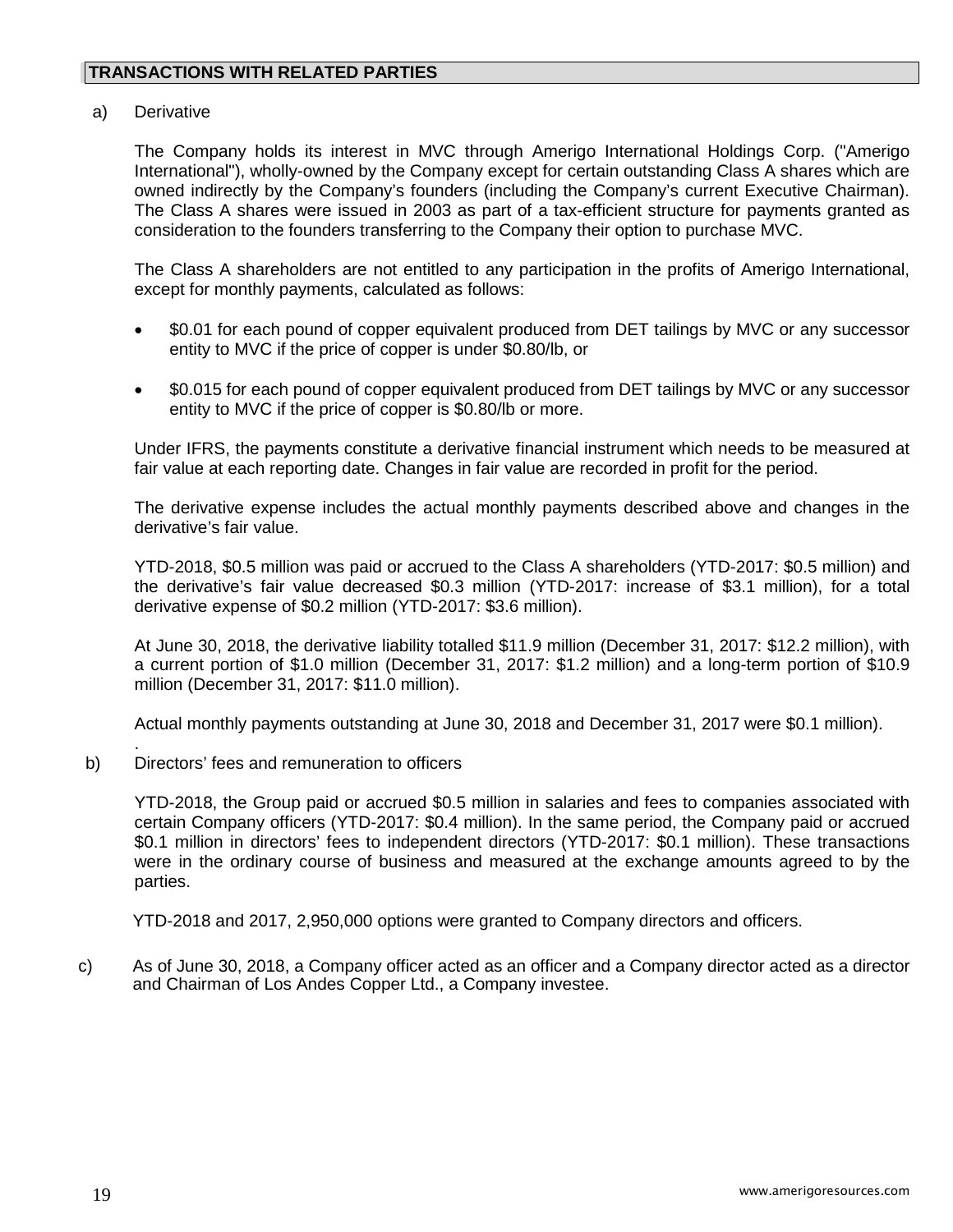### **OTHER MD&A REQUIREMENTS**

#### **Critical Accounting Estimates and Judgements**

Preparing interim financial statements requires management to make judgements, estimates and assumptions. This affects the application of accounting policies and reported amounts. Actual results may differ from these estimates.

In Q2-2018, management's significant judgements and the key sources of estimation uncertainty were consistent with those used to prepare the Company's 2017 annual consolidated financial statements.

#### **Disclosure Controls and Procedures**

The Company designs disclosure controls and procedures to provide reasonable assurance that all relevant information is communicated to senior management and to allow timely decisions regarding required disclosure.

The Company has a formal corporate disclosure policy and a Disclosure Policy Committee. The Company's directors, Rob Henderson (President and CEO) and Aurora Davidson (Executive Vice President and CFO) are members.

Management has reasonable confidence that the Group's material information is made known to them in a timely manner, and that the Company's disclosure controls and procedures are effective on an ongoing basis.

#### **Internal Controls over Financial Reporting ("ICFR")**

ICFR is a process designed to provide reasonable assurance on the reliability of financial reporting and the preparation of financial statements for external purposes under IFRS.

The Company's ICFR includes policies and procedures that:

- Pertain to the maintenance of records that accurately and fairly reflect the additions to and dispositions of Group assets;
- Provide reasonable assurance that transactions are recorded as necessary to permit preparation of financial statements under IFRS;
- Provide reasonable assurance that the Group's receipts and expenditures have the proper authorization of management and the Company's directors; and
- Provide reasonable assurance on the prevention or timely detection of unauthorized acquisition, use or disposition of Group assets that could have a material effect on the financial statements.

Any system of internal controls over financial reporting, no matter how well designed, has inherent limitations.

Even those systems determined to be effective can provide only reasonable assurance on preparation and presentation of financial statements.

In Q2-2018, there were no changes that materially affected, or are reasonably likely to affect, the Company's ICFR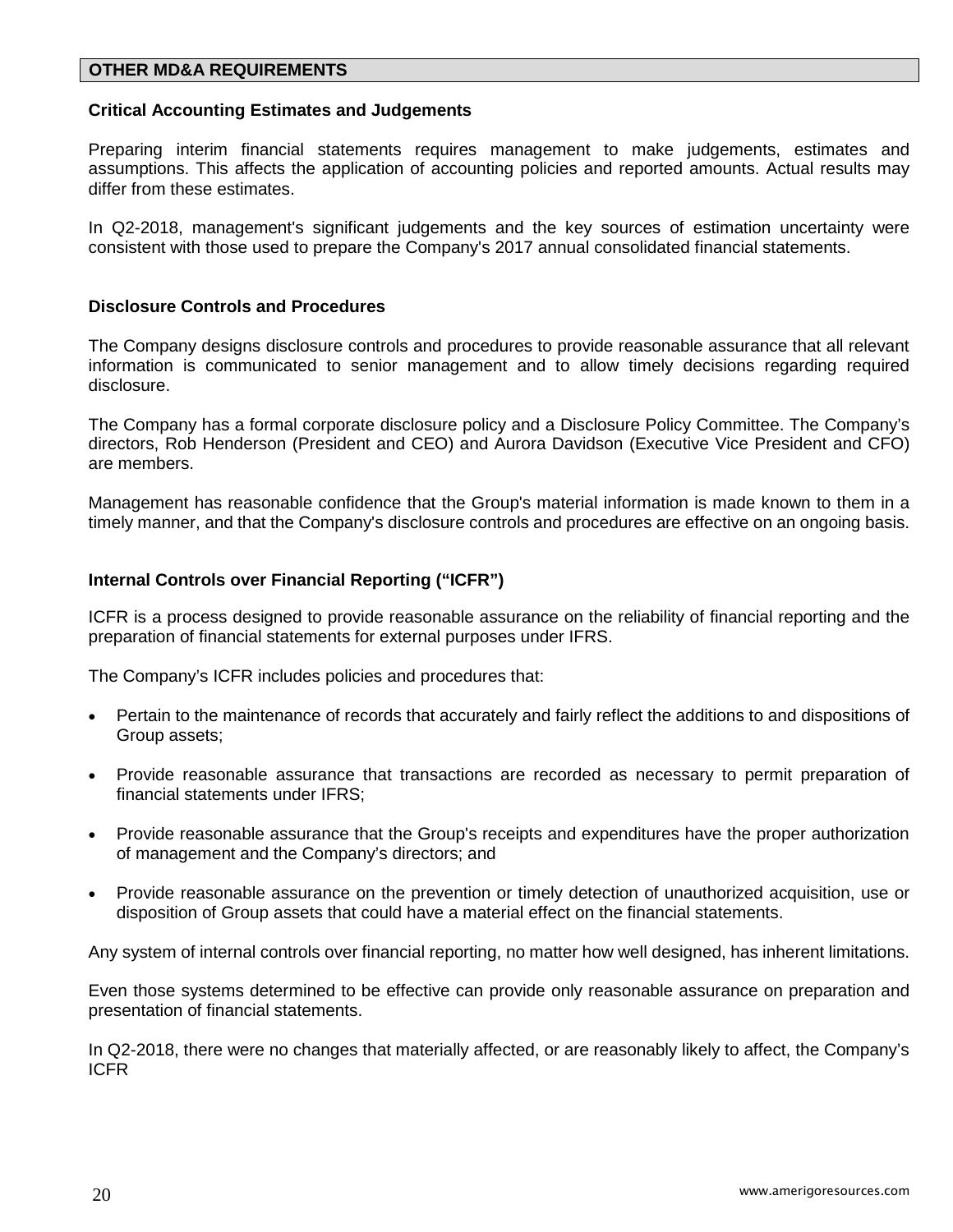## **Commitments**

- MVC has a long-term agreement for the supply of 100% of MVC's power requirements to December 31, 2032. The agreement establishes minimum stand-by charges based on peak hour power supply calculations, currently estimated to range from \$1.4 to \$1.8 million per month.
- At June 30, 2018, MVC had commitments of \$7.1 million for purchase orders for the Cauquenes Phase Two expansion.
- At June 30, 2018, MVC had a commitment of Chilean U.F. 201,903 (approximately \$8.4 million at this date) for the molybdenum plant expansion. Payments are scheduled to be made over a period of five years estimated to commence in October 2018.
- The Company has an agreement for the lease of office premises in Vancouver to December 1, 2021. Rent commitments under the agreement are approximately \$0.5 million.
- The DET Agreement has a Closure Plan clause requiring MVC and DET to jointly assess the revision of the closure plan for Cauquenes and compare it to the current DET plan. In the case of any variation in the interests of DET due to MVC's activities in the Cauquenes deposit, the parties will jointly evaluate the form of implementation and financing of or compensation for such variation. Until the estimation of the new closure plan is available, and the parties agree on the terms of compensation resulting from the revised plan, it is the Company's view there is no obligation to record a provision because the amount, if any, is not possible to determine.

## **Securities Outstanding**

On July 30, 2018, Amerigo had 177,250,754 common shares outstanding and 13,400,000 options (exercisable at prices ranging from Cdn\$0.14 to Cdn\$1.06 per share).

Additional information, including the Company's most recent Annual Information Form, is available on SEDAR at [www.sedar.com.](http://www.sedar.com/)

# **Cautionary Statement on Forward Looking Information**

This MD&A contains certain forward-looking information and statements as defined in applicable securities laws (collectively referred to as "forward-looking statements"). These statements relate to future events or the Company's future performance. All statements other than statements of historical fact are forward-looking statements. The use of any of the words "anticipate", "plan", "continue", "estimate", "expect", "may", "will", "project", "predict", "potential", "should", "believe" and similar expressions is intended to identify forwardlooking statements. Although the Company believes that these assumptions were reasonable when made, because these assumptions are inherently subject to significant uncertainties and contingencies which are difficult or impossible to predict and are beyond the Company's control, the Company cannot assure that it will achieve or accomplish the expectations, beliefs or projections described in the forward-looking statements. These forward-looking statements involve known and unknown risks, uncertainties and other factors that may cause actual results or events to differ materially from those anticipated in such statements. These forwardlooking statements speak only as of the date of this MD&A. These forward-looking statements include but are not limited to, statements concerning:

- a forecasted increase in production and a reduction in operating costs;
- our strategies and objectives;
- the expected improvement of flotation recovery efficiency from the Phase Two expansion;
- our estimates of the availability, quantity and grade of tailings (including, but not limited to, the estimated higher grades from the Cauquenes deposit), and the quality of our mine plan estimates;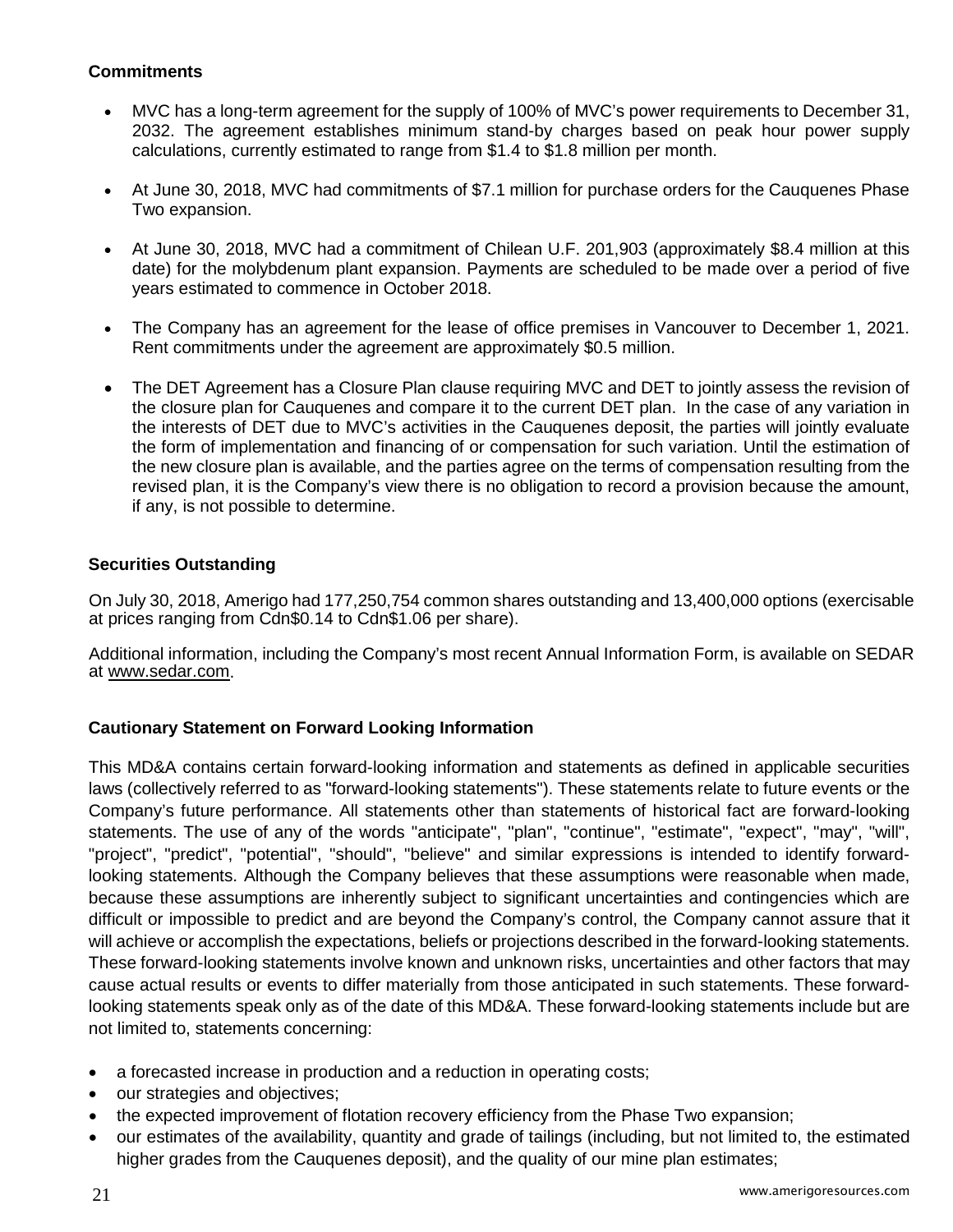- prices and price volatility for copper and other commodities and of materials we use in our operations;
- the demand for and supply of copper and other commodities and materials that we produce, sell and use;
- sensitivity of our financial results and share price to changes in commodity prices;
- our financial resources and our expected ability to meet our obligations for the next 12 months;
- interest and other expenses;
- domestic and foreign laws affecting our operations;
- our tax position and the tax rates applicable to us;
- the timing and costs of construction and tolling/production of, and the issuance and maintenance of the necessary permits and other authorizations required for, our expansion projects, including the expansion for the Cauquenes deposit and the timing of ramp-up to full production from Cauquenes;
- our ability to procure or have access to financing and to comply with our loan covenants;
- the probability of DET exercising any of its early exit options under the Master Agreement;
- the anticipated repayment of the DET Price Support Facility in full before its contractual maturity of December 31, 2019;
- the production capacity of our operations, our planned production levels and future production;
- potential impact of production and transportation disruptions;
- hazards inherent in the mining industry causing personal injury or loss of life, severe damage to or destruction of property and equipment, pollution or environmental damage, claims by third parties and suspension of operations
- our planned Capex (including our plan to upgrade our existing plant and operations) including the timing and cost of completion of our capital projects;
- estimates of asset retirement obligations and other costs related to environmental protection;
- our future capital and production costs, including the costs and potential impact of complying with existing and proposed environmental laws and regulations in the operation and closure of our operations;
- repudiation, nullification, modification or renegotiation of contracts;
- our financial and operating objectives;
- our environmental, health and safety initiatives;
- the outcome of legal proceedings and other disputes in which we may be involved;
- the outcome of negotiations concerning metal sales, treatment charges and royalties;
- disruptions to the Group's information technology systems, including those related to cybersecurity;
- our dividend policy; and
- general business and economic conditions.

Inherent in forward-looking statements are risks and uncertainties beyond our ability to predict or control, including risks that may affect our operating or capital plans; risks generally encountered in the permitting and development of mineral projects such as unusual or unexpected geological formations, negotiations with government and other third parties, unanticipated metallurgical difficulties, delays associated with permits, approvals and permit appeals, ground control problems, adverse weather conditions, process upsets and equipment malfunctions; risks associated with labour disturbances and availability of skilled labour and management; fluctuations in the market prices of our principal commodities, which are cyclical and subject to substantial price fluctuations; risks created through competition for mining projects and properties; risks associated with lack of access to markets; risks associated with availability of and our ability to obtain both tailings from DET's current production and historic tailings from tailings deposit; risks with respect to completion of Phase Two of the Cauquenes expansion, the ability of the Group to draw down funds from the Standby Line of Credit; the availability of and ability of the Group to obtain adequate funding on reasonable terms for expansions and acquisitions; mine plan estimates; risks posed by fluctuations in exchange rates and interest rates, as well as general economic conditions; risks associated with environmental compliance and changes in environmental legislation and regulation; risks associated with our dependence on third parties for the provision of critical services; risks associated with non-performance by contractual counterparties; title risks; social and political risks associated with operations in foreign countries; risks of changes in laws affecting our operations or their interpretation, including foreign exchange controls; and risks associated with tax reassessments and legal proceedings. Many of these risks and uncertainties apply not only to the Group and its operations, but also to Codelco and its operations. Codelco's ongoing mining operations provide a